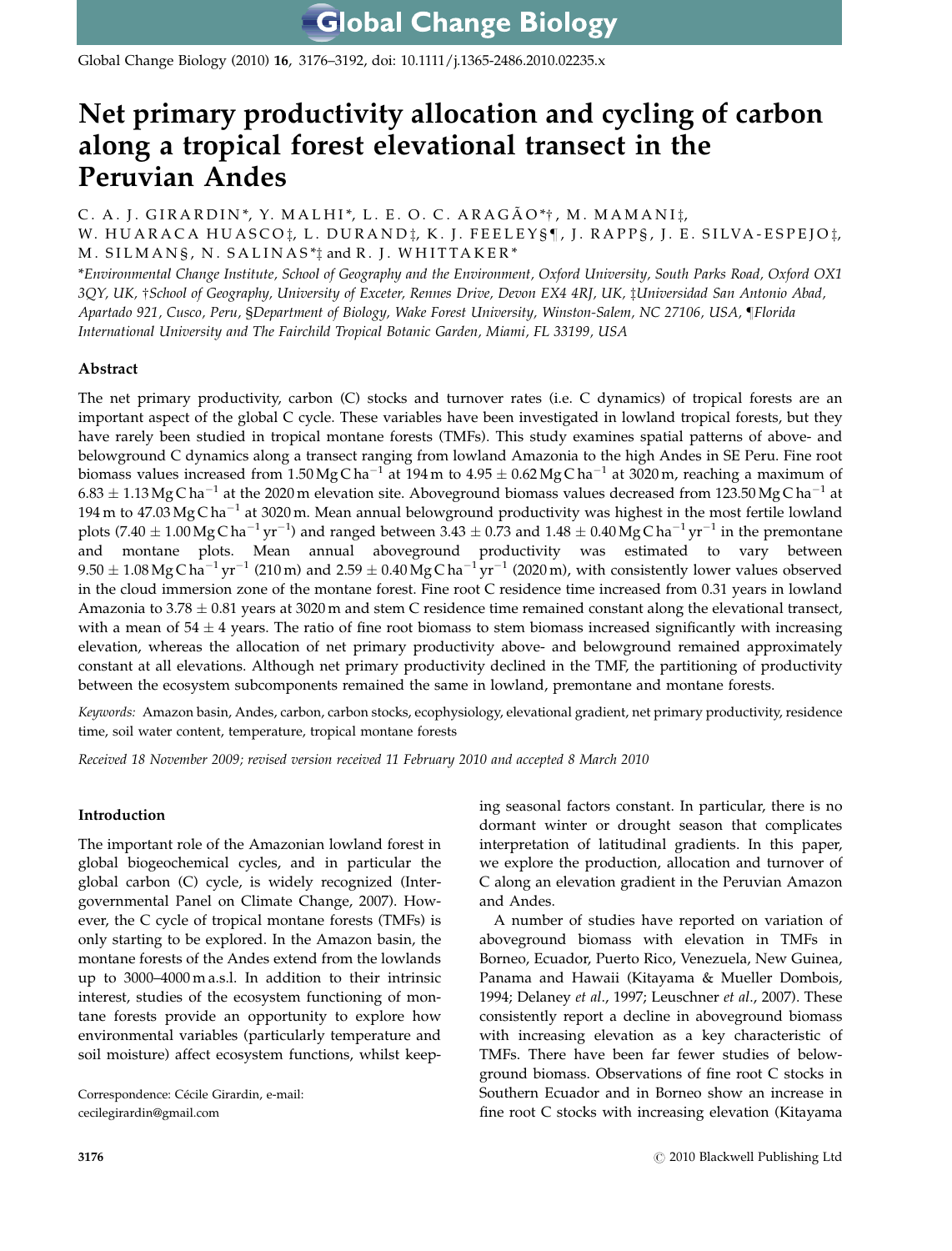& Aiba, 2002; Leuschner et al., 2007). Based on these previous findings, we would expect to observe a shift in the partitioning of C standing stocks from above- to belowground as elevation increases.

Net primary productivity (NPP) is defined as the amount of C incorporated into new organic matter produced by a plant of ecosystem in a specified time interval. The components of NPP include the production of stems, branches, leaves, flowers, fruit, coarse and fine roots, volatile organic compounds and root exudates. Although there is a long record of tropical forest aboveground net primary productivity (NPP<sub>AG</sub>) measurement studies in the ecological literature, only a handful of studies focus on TMFs (reviewed in Clark et al., 2001a, b). Studies in the Jamaican Blue Mountain, the Luquillo Mountains in Puerto Rico, Mount Kinabalu in Borneo and the Ecuadorian Andes consistently reported a decline in NPP<sub>AG</sub> with increasing elevation. Whereas its cause is still poorly understood, this is reported as one of the most fundamental features of TMFs. The quantification of below ground net primary productivity ( $NPP_{BG}$ ) is still in its early years and our understanding of total ecosystem-level productivity is very limited. To date, only one study in South Ecuadorian montane forests published  $NPP_{BG}$  estimates along an elevational transect (Roderstein et al., 2005) but did not report parallel measurements of  $NPP_{AG}$  (see, however, new results reported by G. Moser, C. Leuschner, D. Hertel, S. Graefe & S. Iost, unpublished results, this issue). The study found that fine root production, NPP<sub>FineRoot</sub>, increases with increasing elevation.

The mean residence time of C in biomass can be estimated by dividing each C pool's standing stocks by the NPP of that pool. Only a few studies have estimated stem C turnover rates or residence times in tropical forests (Malhi et al., 1999, 2006); none of these were carried out on TMFs. Similarly, very few studies have been conducted on C turnover rates of fine roots in tropical forests (Cuevas & Medina, 1988; Herbert & Fownes, 1999; Ostertag, 2001), with only one study of an elevational transect (Graefe et al., 2008).

Raich et al. (1997) measured aboveground productivity and soil respiration in three Hawaiian rainforests, but to date there have been no complete analyses of NPP and its allocation along a tropical elevation transect. Here, we present the first reported analysis of total directly measured NPP and its allocation along a large vertical gradient in the tropics. We also describe changes in total biomass and its distribution between above- and belowground components in nine tropical forests sites along an elevational transect in the Peruvian Andes. In addition, we provide an examination of overall changes in ecosystem C dynamics across the elevational transect. To this end, we analyse standing stocks, production rates

and residence time of aboveground (stems, canopy) and belowground (roots) vegetation components. Specifically, we test the following hypotheses:

- (1) There is no change in total C stocks with elevation, but there is a shift in relative stock of C from aboveto belowground (Leuschner et al., 2007).
- (2) Total NPP declines with elevation, but the proportion of NPP allocated to above- and belowground components stays fixed along the elevation gradient.
- (3) The NPP allocation patterns on the elevation transect are the same as those observed for lowland Amazonian forests (Aragão et al., 2009; Malhi et al., 2009).
- (4) NPP decline can largely be explained by decreasing temperature as elevation increases.

### Materials and methods

#### Site characteristics

The study region is the focus of the interdisciplinary Andes Biodiversity and Ecosystem Research Group (ABERG, [http://](http://darwin.winston.wfu.edu/andes/) [darwin.winston.wfu.edu/andes/\). Nine permanent tree sam](http://darwin.winston.wfu.edu/andes/)[pling plots of 1 ha each were established along an elevational](http://darwin.winston.wfu.edu/andes/) [gradient ranging from 194 to 3025 m elevation, extending from](http://darwin.winston.wfu.edu/andes/) lowland forest  $(<800 \text{ m})$ , through premontane  $(800-1200 \text{ m})$ , [lower montane \(1200–2200 m\) and upper montane forest](http://darwin.winston.wfu.edu/andes/) [\(2200–3400 m\). Of these, six experimental sites were](http://darwin.winston.wfu.edu/andes/) [established at elevations from 3020 to 1500 m on the eastern](http://darwin.winston.wfu.edu/andes/) slope of the Andes, in the Kosñipata valley, Province of [Paucartambo, Department of Cusco, Southern Peruvian An](http://darwin.winston.wfu.edu/andes/)[des. One site was established at 1000 m in an adjacent valley](http://darwin.winston.wfu.edu/andes/) [\(Tono valley\). A further two lowland Amazonian sites were](http://darwin.winston.wfu.edu/andes/) [established and monitored according to the same protocol in](http://darwin.winston.wfu.edu/andes/) [the Tambopata reserve, Tambopata Province, Department of](http://darwin.winston.wfu.edu/andes/) [Madre de Dios, Peru, approximately 244 km east of the main](http://darwin.winston.wfu.edu/andes/) [transect. Data from these two lowland sites were published in](http://darwin.winston.wfu.edu/andes/) Aragão et al[. \(2009\). Site descriptions are provided in Table 1.](http://darwin.winston.wfu.edu/andes/) [The transect ranging from the high Andes to lowland Ama](http://darwin.winston.wfu.edu/andes/)[zonian sites \(nine plots in total\) is hereafter referred to as the](http://darwin.winston.wfu.edu/andes/) Kosñipata transect. Plots established from 1855 to 3020 m are [located on a ridge adjacent to an ancient Inca path referred to](http://darwin.winston.wfu.edu/andes/) [as the Trocha Union. As the path is fairly inaccessible and](http://darwin.winston.wfu.edu/andes/) [carved on difficult terrain, it is rarely used. As the geological](http://darwin.winston.wfu.edu/andes/) [substrate and topographic position can have a significant](http://darwin.winston.wfu.edu/andes/) [bearing on montane forest dynamics \(Takyu](http://darwin.winston.wfu.edu/andes/) et al., 2002), all [the montane plots along the Trocha Union were established](http://darwin.winston.wfu.edu/andes/) [along a ridge-top with the same substrate \(Palaeozoic shales](http://darwin.winston.wfu.edu/andes/)[slates\), with the exception of the 1855 m plot \(situated on a](http://darwin.winston.wfu.edu/andes/) [granite batholith\). Plots at 1000 m and below are situated on](http://darwin.winston.wfu.edu/andes/) [clay-rich sediments formed from alluvial deposition \(though](http://darwin.winston.wfu.edu/andes/) [all are now above river flood levels\). All plots along the](http://darwin.winston.wfu.edu/andes/) [elevational transect were selected in areas with relatively](http://darwin.winston.wfu.edu/andes/) [homogeneous stand structure, geological substrate and topo](http://darwin.winston.wfu.edu/andes/)[graphy and with no sign of significant recent human influence.](http://darwin.winston.wfu.edu/andes/) [All have closed canopies without any large gaps. Soil C,](http://darwin.winston.wfu.edu/andes/) [nitrogen and phosphorus stocks in the top 50 cm are highest](http://darwin.winston.wfu.edu/andes/)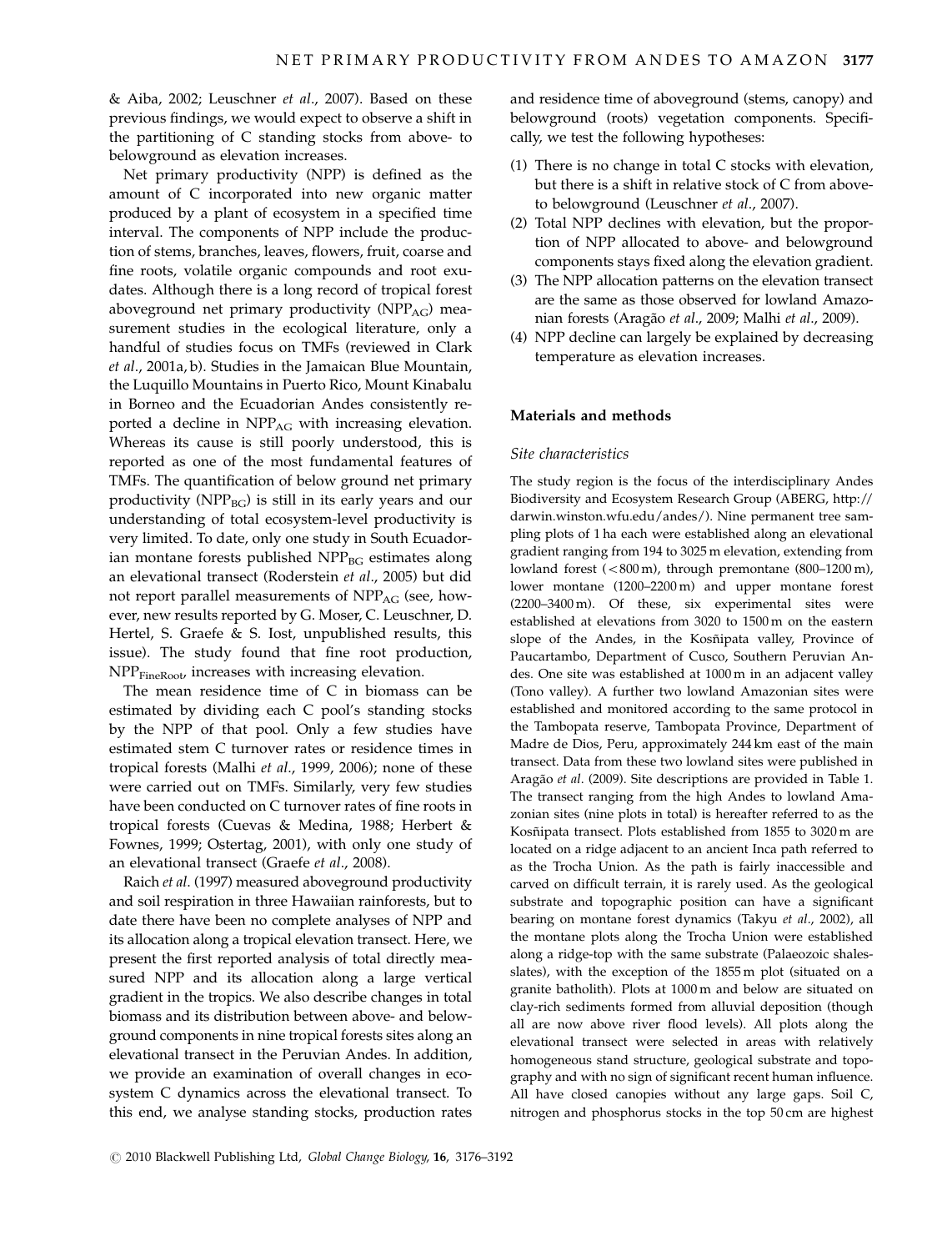| Site Name                                                   | Wayqecha            | Union III<br>Trocha | Union IV<br>Irocha          | Trocha Union<br>Ę  | Union VIII<br>Trocha                                        | Pedro<br>San                                                                                                                 | Tono                                                     | Tambopata                               | Tambopata IV                  |
|-------------------------------------------------------------|---------------------|---------------------|-----------------------------|--------------------|-------------------------------------------------------------|------------------------------------------------------------------------------------------------------------------------------|----------------------------------------------------------|-----------------------------------------|-------------------------------|
| Site Code                                                   | <b>NAY</b>          | TU3                 | LU4                         | TU7                |                                                             | GGS                                                                                                                          | <b>NOJ</b>                                               | TAM <sub>3</sub>                        | TAM4                          |
| Latitude                                                    | $13^{\circ}11'24''$ | $13^{\circ}6'34''$  | $13^{\circ}6'30''$          | $13^{\circ}4'24''$ | $\begin{array}{ll} \rm TUS \\ 13^{\circ}4'16'' \end{array}$ |                                                                                                                              |                                                          | $12^{\circ}50'11''$ $69^{\circ}16'45''$ |                               |
| Longitude                                                   | $71^{\circ}35'13''$ | 71°35'59"           |                             | 71°33'30''         | $71°33'18"$<br>1855                                         | $\begin{array}{l} 13^{ \circ}2^{ \prime}56^{ \prime\prime} \\ 71^{ \circ}32^{ \prime}13^{ \prime\prime} \\ 1500 \end{array}$ |                                                          |                                         | $12^{\circ}49'48''$ 69°16'16" |
| Elevation (m)                                               | 3025                | 3020<br>W           | $71^{\circ}35'21''$<br>2720 | 2020               |                                                             |                                                                                                                              | $12^{\circ}57'33''$<br>71 $^{\circ}33'57''$<br>1000<br>W | 210                                     | 194                           |
| Aspect                                                      |                     |                     |                             |                    |                                                             |                                                                                                                              |                                                          |                                         |                               |
| Mean annual air                                             | $12.5 \pm 0.05$     | $11.8\pm0.01$       | $13.5\pm0.01$               | $17.4 \pm 0.02$    | $18.0 \pm 0.01$                                             | $18.8\pm0.02$                                                                                                                | $20.7\,\pm\,0.02$                                        | 26.4                                    | 26.4                          |
| temperature (°C)                                            |                     |                     |                             |                    |                                                             |                                                                                                                              |                                                          |                                         |                               |
| Annual precipitation<br>$\left(\min\mathrm{yr}^{-1}\right)$ | 1706                | 1776                | 2318                        | 1827               | 2472                                                        | 2631                                                                                                                         | 3087                                                     | 2730                                    | 2730                          |
| Soil organic layer<br>depth (cm)                            | 20.2                | 42.2                | 43.63                       | 35.34              | 26.28                                                       | 10.55                                                                                                                        | 4.65                                                     | ī.j                                     | 1.5                           |
| Dominant families                                           | Weinmannia; Clusia; | Clusiaceae;         | Cunoniceae;                 | Clusiaceae;        | Clethraceae;                                                | Euphorbiaceae;<br>Fabaceae;                                                                                                  | Moraceae                                                 | Bixacea;                                | Lecythidaceae                 |
|                                                             | Hesperomeles        | Cunoniceae          | Lauraceae                   | Alzateaceae        | Myrtaceae;<br>$_{Thisiaceae}$                               | Lauraceae                                                                                                                    | Fabaceae;<br>Rubiceae                                    | Moraceae;<br>Fabaceae                   |                               |

Table 1 Summary of site characteristics

Summary of site characteristics

[in the 2000–3025 m band, where there is a build-up of a thick](http://darwin.winston.wfu.edu/andes/) [layer of humic material \(typically 20–30 cm thick\) above C-rich](http://darwin.winston.wfu.edu/andes/) topsoil (C. A. J. Girardin, L. E. O. C. Aragão, Y. Malhi, W. [Huaraca Huasco, D. Metcalfe & J. E. Silvae, unpublished](http://darwin.winston.wfu.edu/andes/) [results\). The base of the cloud zone is located at 1500–1800 m,](http://darwin.winston.wfu.edu/andes/) [and the cloud forest zone extends to the tree line at approxi](http://darwin.winston.wfu.edu/andes/)[mately 3400 m, above which puna grasslands dominate.](http://darwin.winston.wfu.edu/andes/)

Weather. Weather patterns along the elevational gradient are described in a companion paper in this issue (C. A. J. Girardin, L. E. O. C. Aragão, Y. Malhi, W. Huaraca Huasco, D. Metcalfe & J. E. Silvae, unpublished results). Mean annual air temperatures over the study period ranged from  $26.4 \degree C$  (194 m) to  $11.8 \degree C$ (3000 m). There was a close association between elevation and temperature ( $r^2 = 0.99$ ,  $P < 10^{-4}$ ), implying a vertical lapse rate of soil temperature of  $4.79 \degree C \text{ km}^{-1}$ , and a lapse rate of air temperature of  $4.94 \degree C \text{ km}^{-1}$ . Over the measurement period (August 2007–August 2008), precipitation showed a humped relationship with elevation, with our recorded highest values  $(3086 - 2746 \text{ mm yr}^{-1})$  near the base of the mountain range  $(1000 -$ 1500 m). Light incidence and soil water content (SWC) showed no clear relationships with elevation. There may be microsite effects along the elevational gradient, which reflect the geomorphological situation rather than the influence of elevation per se (Moser et al., 2008). This is illustrated by the variation of rainfall patterns between the two forest sites under investigation at 3000 m: the plot located on a slope (3025 m) was, on average, drier and received higher annual light incidence than that located on the Trocha Union ridge (3020 m). Nonetheless, within the cloud immersion zone, SWC is typically above 25% throughout the year, because of limited evapotranspiration and fog deposition.

## Aboveground C stocks and fluxes

We determined wood productivity using multiple censuses of the forest plots. Tree censuses were carried out in our plots in 2003 and 2007 to determine the growth rate of existing surviving trees and the rate of recruitment of new trees. Mortality was estimated for each site by calculating the biomass of trees that were measured in 2003 and dead in 2007. Only trees  $>10$  cm diameter at breast height (DBH) were included in the census. These measurements were subsequently converted into estimates of coarse wood productivity using allometric equations for moist forest stands that relate tree diameter to biomass (Chave et al., 2005). Two equations were explored in order to determine the importance of including tree height in biomass estimates of montane forest trees:

$$
AGB = 0.0776 \times (\rho \times (DBH2) \times H)0.94 \tag{1}
$$

$$
AGB = \rho \times \exp(-1.499 + 2.1481 \times \ln(DBH) + 0.207
$$
  
× (ln(DBH))2 – 0.0281 × (ln(DBH))3), (2)

where AGB is aboveground biomass in  $\text{kg m}^{-2}$ ,  $\rho$  is density of the wood obtained from (Chave et al., 2006), DBH (cm), and H is height (m). Both were derived from the same pan-tropical dataset, however (2) only incorporates diameter information and so is applicable for data sets where height information is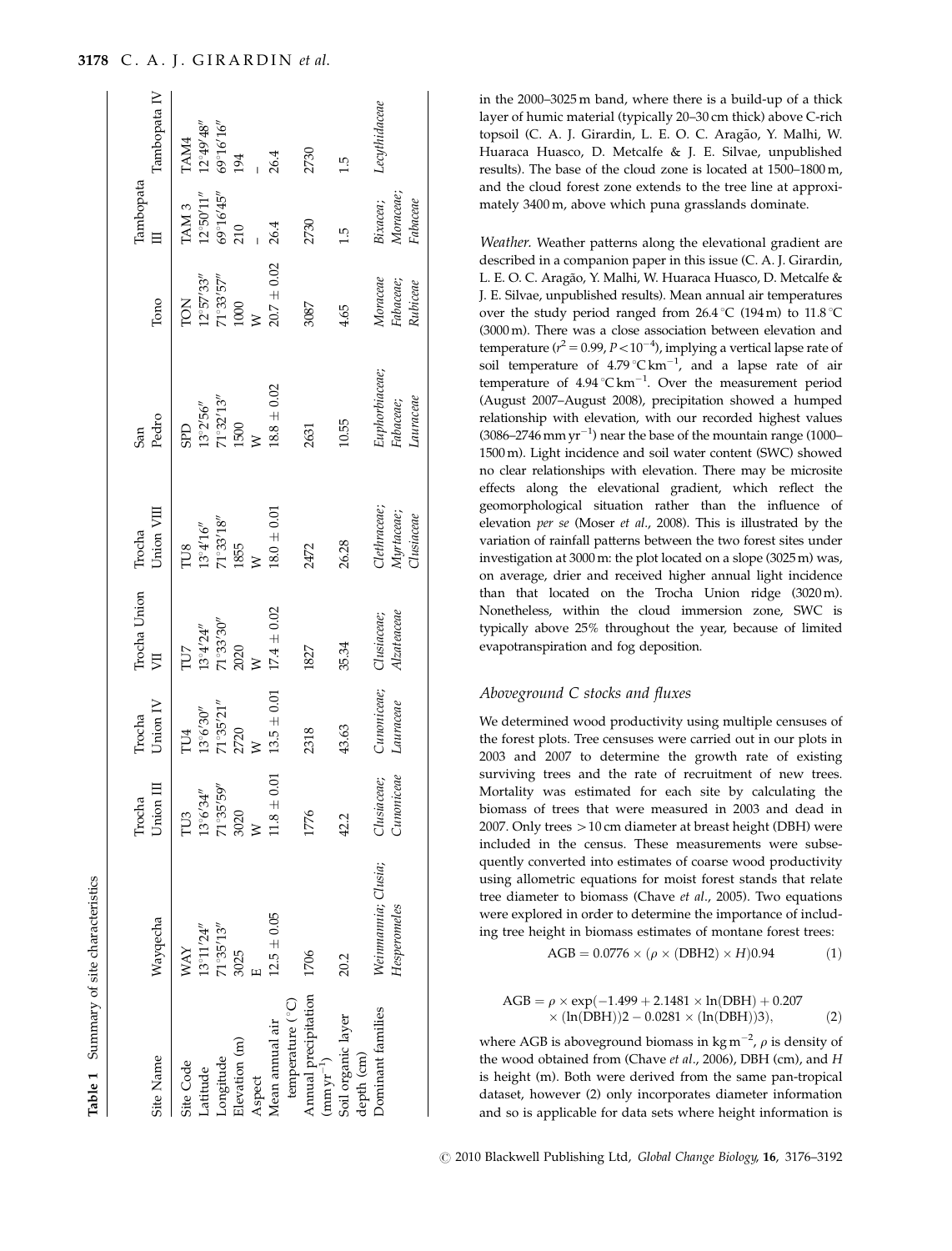not available. As we had some height data from each plot, Eqn (1) was used for the subsequent analysis. It includes census data on DBH, a single measurement of tree height and speciesspecific values for wood density. Tree height was available for approximately 125 trees in each plot. Where tree height was not available for particular trees, it was estimated by fitting an exponential model to existing height and diameter at breast height data for trees at that elevation. To convert biomass values into C, we assumed that dry stem biomass is 50% C (Chave et al., 2005).

We calculated annual aboveground woody biomass productivity,  $NPP<sub>Stem</sub>$  from full plot census data from 2003 and 2007. This was calculated using the allometric equations of Chave et al. (2005), including estimates for height, as described above. The biomass of new recruits measured at the second census was then added.

To determine seasonal variation in  $NPP<sub>Stem</sub>$ , we used 3monthly dendrometer band measurements on approximately 200 randomly selected trees per plot from August 2007 to January 2009. Dendrometer measurements were converted into 3-month biomass increments for each tree. To scale from the dendrometer trees to the full plot, we grouped the tree species by genus. From the full census data we determined the annual NPP of each genus g, and what fraction of the annual NPP of each genus was captured by dendometers,  $f_g$ . The 3monthly whole-plot NPP of each genus was then estimated by dividing the dendrometer-measured 3-month NPP of that genus by  $f_g$ . These whole plot estimates of NPP for each genus were then summed over genus to obtain a total plot NPP.

Given that some species of tree ferns and palms can grow vertically without increasing in girth, hence measuring their increase in diameter at breast height over time is futile, we included tree ferns and palms as recruits in our NPP estimates and in our stem biomass estimates, as described in Malhi et al. (2004), but did not estimate growth rates over time. The proportion of tree ferns in the plots ranged from 2.5% (1000 and 3020 m) to 21% (2020 m), peaking between 1855 and 2720 m. Palm proportion varied from 0% (3100 m) up to 27% one plot in the Tambopata lowlands. There were no tree ferns at the lowland sites, and no palms above 1500 m elevation.

Canopy productivity was estimated by collecting litterfall in  $0.25$  m<sup>2</sup> litter traps (PVC tubes and 1 mm mesh nylon screen,  $25$  ha<sup>-1</sup>) set up 1 m above the ground. Litterfall was collected bi-weekly to minimize loss by decomposition, split into different components, oven dried at  $80^{\circ}$ C and weighed. Components of litterfall include leaves; reproductive organs (fruits and flowers); twigs (up to 2 cm girth, including bark); epiphytes and bromeliads (all parts combined); and fine debris (unidentifiable particles that pass through 2 mm mesh). In the present analysis, we refer to the sum of leaves, twigs, reproductive organs, epiphytes, bromeliads and unidentified material as canopy productivity.

## Belowground C stocks and fluxes

Soil and root C stocks were estimated using soil cores only (these soil cores were sampled during the installation of ingrowth cores), while root production was estimated using two independent approaches, rhizotrons and soil ingrowth cores. The comparison of these two approaches gives us some metric of confidence in these results. A detailed description of the methodologies described here is presented in Metcalfe et al. (2008a). For an in depth review and critique of these methods refer to Vogt et al. (1998) and Hendricks et al. (2006).

 $Rhizotrons$ . NPP<sub>BG</sub> was determined using rhizotron root observation chambers (Burke & Raynal, 1994). These observation chambers were framed on three sides using lumber or metal. The fourth side was a 6 mm thick pane of Perspex 40 cm deep, 0 cm being the surface of the organic top layer, and 35 cm wide. Lowland sites with thin organic layers (OL) had their observation chambers mostly in mineral soils, while at highland sites with thick OL, the chambers mostly observed root growth in the OL and not in the mineral soil (Table 1). The rhizotron measurements began 2 months after installation, once we could observe the roots growing rapidly against the observation chamber, to let the roots recover from the initial disturbance resulting from severing the roots during the installation of rhizotrons. Three rhizotrons were installed at sites chosen to encompass the topographic variation in each plot, in November 2006, at the end of the dry season. Monthly root growth was recorded from the rhizotrons over 23 months. Each month, root increments were recorded at each session by tracing over visible roots with permanent markers on transparent A4 acetate sheets placed over the glass face. Information on root diameter class was recorded through colour coding  $\left($  < 1 mm = black, 1–2 mm = blue, 2–3 mm = red,  $<$ 4 mm = green) and the dates of root appearance and disappearance were recorded by numbering each root increment traced. Root intersections with the rhizotron screens were counted on each sheet and converted to biomass production per unit ground area using the method described in Bernier & Robitaille (2004). In this method, the number of roots contacting the rhizotron screen at each timestep, together with root diameter, is used to calculate the total cross-sectional surface area of intersecting roots using the equations presented by Bernier & Robitaille (2004). As roots can only intersect with the rhizotron screen from one side, the resulting value was doubled, assuming that if there was not an empty space behind the rhizotron screen, an equal amount of roots would contact the rhizotron screen from the other side.

Root ingrowth cores.  $NPP_{BG}$  was also quantified in all plots using the ingrowth core technique (Vogt et al., 1998; Steingrobe et al., 2000; Hendricks et al., 2006), following the methodology described in Metcalfe et al. (2008b). These are cores of root-free soil surrounded by mesh bags in which roots were allowed to grow over a set period of time (3 months), providing estimates of root production per unit area and time (Mg ha<sup>-1</sup> yr<sup>-1</sup>). Nine ingrowth cores were installed in the plots in May 2007, three of which were in close proximity to rhizotrons. Soil cores were extracted and soil layers were separated into O-horizon OL and A- and B-horizon mineral layer (ML). Fine roots were manually removed every 3 months using a method which corrects for underestimation of fine root biomass. Roots were manually extracted from soil cores during 10 min time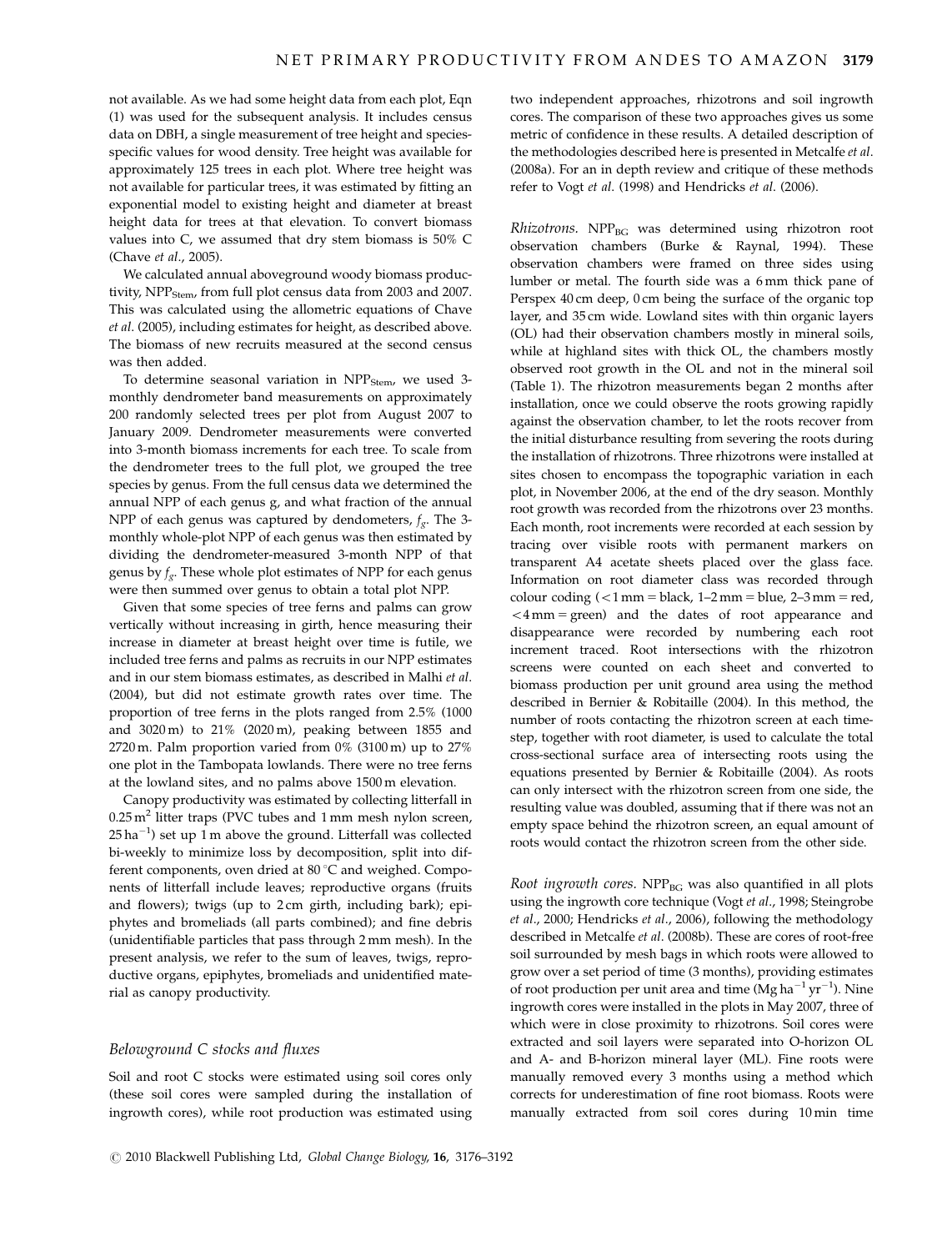## 3180 C. A. J. GIRARDIN et al.

intervals, over a period of 40 min. The curve of cumulative extraction over time was used to predict root extraction beyond 40 min (Metcalfe et al., 2007). This method only accounts for live fine roots, as the 3-monthly sample period was much lower than the turnover time of the roots. Root-free soil was then replaced in each ingrowth core, maintaining the horizon layering of the undisturbed soil. Sampled roots were rinsed in water to remove soil particles, oven dried at 70  $\mathrm{C}$  in the lab until constant mass, weighed and scanned as greyscale images at 600 dpi resolution. Fine root biomass and mass of the soil OL were measured using the first soil cores sampled in May 2007.  $NPP_{BG}$  was estimated from the quantity of root mass produced in the 3-month interval since the last collection. Fine and coarse roots were defined as  $\langle 2 \text{mm} \rangle$  and  $>2 \text{mm}$  in diameter, respectively. The scanned images were analysed using commercially available software (WINRHIZO PRO version 2003b, Regent Instruments, Ottawa, Canada), to calculate root length and surface area, according to the methodology described by Metcalfe et al. (2008a, b). Finally, OL depth and root mass within the OL were also measured using soil cores in August 2008 at 25 points for each elevation (only five at 2000 m). As it is very difficult to discern between biomass and necromass of fine roots, fine root biomass are likely to be overestimated.

## NPP calculations

NPP of an ecosystem can be defined as the total biomass of autotrophs produced in a specified time interval (Roy et al., 2001). Total productivity ( $NPP_{Total}$ ) can be divided into belowground ( $NPP_{BG}$ ) and aboveground ( $NPPAG$ ) production of C per unit time. Aboveground NPP consists of stem production (NPP<sub>Stem</sub>), canopy production (NPP<sub>Canopy</sub>), branch turnover (NPP<sub>Branch</sub>) and volatile organic compound production (NPP<sub>VOC</sub>).

$$
NPP_{AG} = NPP_{Stem} + NPP_{Canopy} + NPP_{Branch} + NPP_{VOC}.
$$
 (3)

We obtained stem ( $NPP<sub>Stem</sub>$ ) and leaf ( $NPP<sub>Canopy</sub>$ ) production values through direct measurement. NPP<sub>Canopy</sub> consist of leaves, small branches, flowers and fruit. As we did not directly measure branch production in this study, it is scaled from  $NPP<sub>Stem</sub>$  using the ratio (0.4) of  $NPP<sub>Branch</sub>$ :  $NPP<sub>Stem</sub>$ estimated from published values in lowland Amazonian plots (Aragão et al., 2009). NPP<sub>VOC</sub> is the emission of volatile organic C from the vegetation. VOC flux appears to be a very small component of the C cycle of tropical forests (Malhi et al., 2009) and is not quantified in this study.

NPP<sub>BG</sub> consists of fine (NPP<sub>FineRoot</sub>) and coarse root (NPPCoarseRoot) production (Clark et al., 2001a), and exudate production.

$$
NPP_{BG} = NPP_{FineRoot} + NPP_{CoarseRoot} + NPP_{Exudate}. \quad (4)
$$

Whereas we estimated  $\text{NPP}_{\text{FineRoot}}$  directly,  $\text{NPP}_{\text{CoarseRoot}}$ presents a methodological challenge and is very difficult to estimate directly. Hence, NPP<sub>CoarseRoot</sub> was estimated as a fraction of NPP<sub>Stem</sub>, following the method proposed by Malhi *et al.* (2009):  $NPP_{\text{CoarseRoot}} = 0.21(\pm 0.03) \times NPP_{\text{Stem}}$  where  $0.21 \pm 0.03$  is the mean ratio of belowground stocks to aboveground stocks reported across lowland tropical forests. This may result in underestimation of production, as the NPP of smaller roots is likely to exceed that of large structural roots. For the TMFs, we chose to use the same ratio with a higher uncertainty (0.21  $\pm$  0.10); on wind or erosion prone sites it is likely that trees invest more in coarse root anchoring, but on the other hand on shallow montane soils they are not able to have a large root core or deep roots.

Exudates and export to mycorrhizae are not measured in this study, resulting in an underestimation of the  $NPP_{BG}$ values presented in this study to our knowledge. This component has never been explicitly measured in any tropical forest, it has been found to account for 3–15% of NPP in temperate forests (Vogt et al., 1982; Bekku et al., 1997; Clark et al., 2001b).

## Analytical techniques

We used these data to describe the spatial variations of aboveand belowground C stocks, NPP and turnover rates along the Kosñipata transect. All uncertainty estimates are given as the standard error of the mean. The statistical significance of correlation coefficients was based on a two tailed approach,  $df = n-2$ ,  $P < 0.05$ . Linear regression analyses were conducted to identify significant elevational trends in ecosystem allocation to different NPP components and the relationships between components. All statistical analyses were performed with the R version 2.9.0 statistical package (Chambers, 2008).

#### Results

## C stocks

Estimates of C stocks are presented in Table 2. We calculated stem biomass using two of the moist forest stand equations presented by Chave et al. (2005), as described above. Equation (1) requires measurements of tree height, H. Equation (2) does not account for height, and we use it here to explore the importance of directly accounting for height. Equation (2) assumes a fixed polynomial relationship between ln (H) and ln (DBH) derived for lowland tropical forests. It would only be valid if the tree form, as expressed by the relationship between diameter and height, did not vary with elevation. Hence the comparison of these two equations gives us some indication of the importance of variation in tree form with elevation in determining forest biomass. Our data show that the allometric form of trees in our sites varies with elevation: trees at high elevation have less stature for the same DBH, i.e. tree form becomes gradually more squat and stunted with increasing elevation. Hence, using Eqn (2) would result in a systematic overestimation of biomass by  $52 \pm 10\%$  at higher elevations. Figure 1a demonstrates the importance of including height estimates into stem C stocks calculations in TMFs, as height is the dominant factor dictating a decline in aboveground C stocks with increasing elevation. Figure 1a includes published data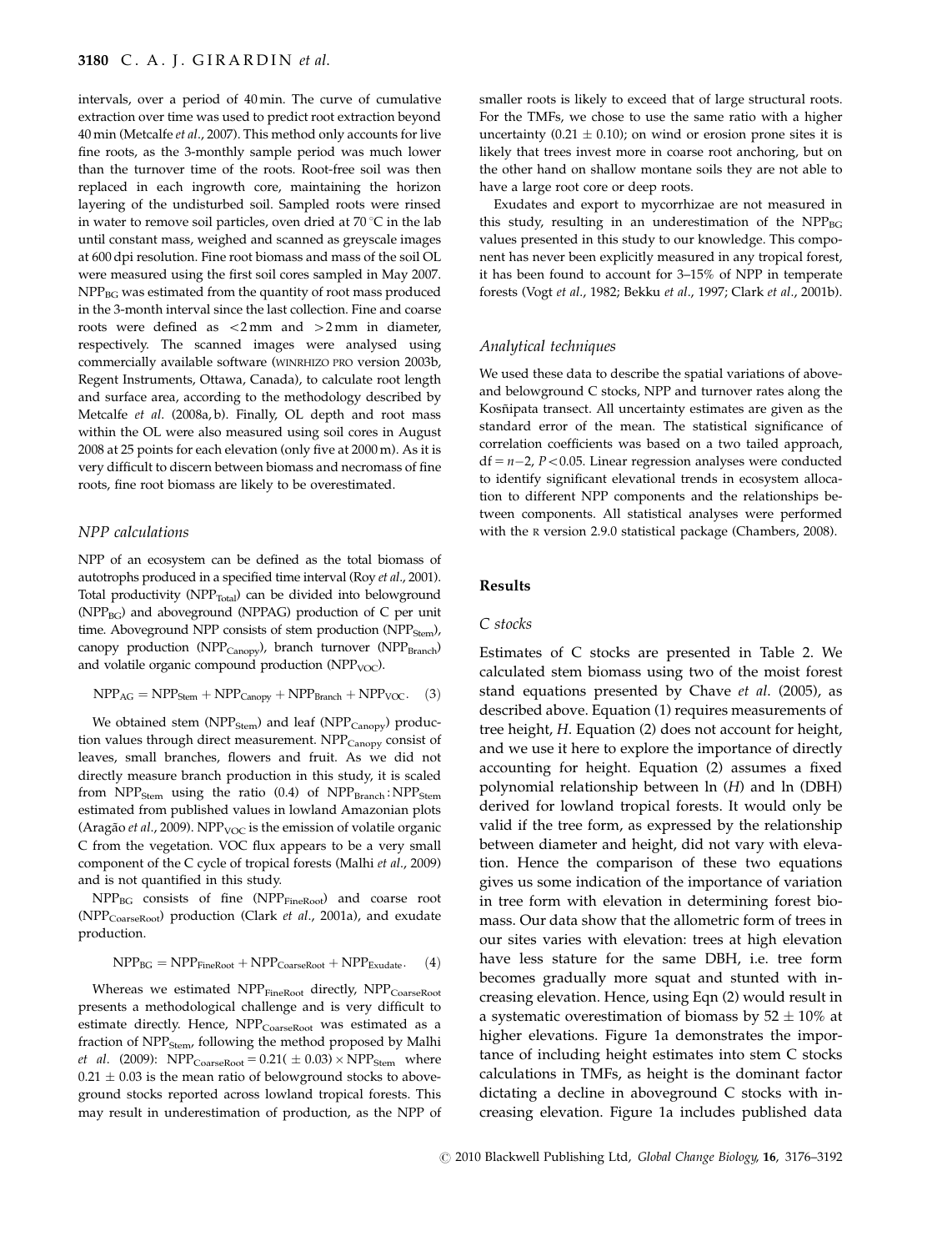| Plot            | Elevation (m) | $C$ stocks <sub>oil</sub> (ML) | $C$ stocks <sub>oil</sub> (OL) | $C$ stock $F_{\text{fineRoots}}$ | $C 5 stockCoarseRoots$ | $C$ stock <sub>BC</sub> | $C$ stock $_{Stem}$ |
|-----------------|---------------|--------------------------------|--------------------------------|----------------------------------|------------------------|-------------------------|---------------------|
| <b>WAY</b>      | 3025          | 2.45                           | $59.6 \pm 5.00$                |                                  |                        |                         | 64.9                |
| TU3             | 3020          | 1.42                           | $68.8 + 4.47$                  | $4.95 + 0.62$                    | $9.88 + 0.54$          | $14.8 + 0.82$           | 47.0                |
| TU <sub>4</sub> | 2720          | 3.97                           | $63.6 + 4.37$                  | $4.05 + 0.56$                    | $13.8 + 0.78$          | $17.9 \pm 0.96$         | 65.9                |
| TU7             | 2020          | 8.35                           | $52.1 + 10.7$                  | $6.83 + 1.13$                    | $8.11 + 1.47$          | $14.9 + 1.85$           | 38.6                |
| TU8             | 1855          | 10.5                           | $58.3 + 8.45$                  | $6.54 + 0.54$                    | $11.7 + 0.87$          | $18.2 + 1.03$           | 55.6                |
| <b>SPD</b>      | 1500          | 15.7                           | $27.6 + 1.93$                  |                                  | 21.6                   |                         | 102.8               |
| <b>TON</b>      | 1000          | 5.69                           | $8.45 + 0.92$                  | $2.62 + 0.29$                    | $16.7 + 0.54$          | $19.3 + 0.61$           | 79.5                |
| TAM05           | 210           |                                |                                | 2.31                             | 31.5                   | 33.8                    | 123.5               |
| TAM06           | 194           | 11.9                           | 3.55                           | 1.50                             | 31.5                   | 33.0                    | 118.5               |

Table 2 Synthesis of carbon stocks estimates

All values are in Mg Cha<sup>-1</sup>. Bm<sub>CoarseRoots</sub> were estimated as described in the text (Malhi *et al.*, 2009). All other values were directly measured as described in the text. Bm<sub>Stem</sub> were calculated as the sum of all stem stocks of trees  $>10$  cm diameter. Bm, biomass; ML, mineral layer; OL, organic layer; BG, below ground.

from nine plots in lowland Amazonia (two of which are the lowland plots from this transect), for which biomass was estimated using the same methodology and Eqn (2). We observed a significant decrease in stem biomass with increasing elevation with Eqn (1)  $(r^2 = 0.80)$ ,  $P < 0.0005$ ,  $n = 17$ ).

Figure 1b indicates a step change in fine root biomass in the soil OL at the base of the cloud immersion zone. Fine root C stocks increased from  $1.50 \text{Mg C} \text{h} \text{a}^{-1}$  at 194 m to  $6.54 \pm 0.54$  Mg C ha<sup>-1</sup> at 1855 m, and thereafter no significant changes in root C stocks were observed within the cloud immersion zone. Coarse root biomass was calculated as a fixed fraction of stem biomass, and thus we presumed coarse root biomass to follow a similar pattern to stem biomass and decrease with elevation. Fine root to stem biomass ratio increased with elevation, from 0.02 at 194 m to 0.11 at 3020 m.

# NPP

The patterns of NPP components along the elevational gradient are shown in Figs 2 and 3.  $NPP_{\text{Total}}$  estimated in nine plots along the elevational transect did not decline monotonically with increasing elevation. However, we observed a change in regime in the premontane and montane forests: lowland values  $(16.9 \pm$ 1.48 Mg C ha<sup>-1</sup> yr<sup>-1</sup> at 210 m and 13.6  $\pm$  1.25  $\rm Mg\, C\, ha^{-1}\, yr^{-1}$  at 194 m, Aragão *et al.,* 2009) were significantly higher than values recorded in the Andes  $(7.07 \pm 0.98 \,\text{Mg} \,\text{C} \,\text{ha}^{-1} \,\text{yr}^{-1}$  at 1000 m to  $4.11 \pm 0.26$  $\rm Mg\, C\, ha^{-1}\, yr^{-1}$  at 3020 m). This relationship is particularly apparent in Fig. 2, in which values from central Amazonia reported by Malhi et al. (2009) and Aragão et al. (2009) are also included. Here, TMF values of  $NPP<sub>Total</sub>$  are significantly lower than  $NPP<sub>Total</sub>$  from even the least fertile soils in central Amazonia.

 $NPP<sub>Stem</sub>$  ranged between  $0.79 \pm 0.08$  (1855–2020 m) and 2.80  $\pm$  0.24 Mg C ha<sup>-1</sup> yr<sup>-1</sup> (210 m), with a change

in regime between lowland Amazonian forests and premontane to montane forests. Likewise, we recorded a significant decline in NPP<sub>Canopy</sub> with increasing elevation (slope = -0.001,  $r^2 = 0.74$ ,  $P = 0.002$ ,  $n = 9$ ) (Fig. 3a). Hence, NPP<sub>AG</sub> decreased with elevation (slope =  $-0.001$ ,  $r^2 = 0.69$ ,  $P = 0.005$ ,  $n = 9$ ). These linear relationships provide indications on the overall tendency of the trends we observed, however, rather than a steady linear decline, there appears to be a fairly rapid decline in NPP<sub>AG</sub> with elevation until the base of the cloud immersion zone (around 1500 m), and then no trend in  $NPP_{AG}$  with elevation within the cloud zone all the way up to the tree line. There appears to be two distinct regimes, one below the clouds where NPP declines with elevation, and one within the cloud zone where NPP does not change with elevation. Average  $NPP_{AG}$  was estimated at  $3.53 \pm 0.38$  MgC ha<sup>-1</sup> yr<sup>-1</sup>  $(n=7)$  in the TMF and  $8.87 \pm 0.63$  MgC ha<sup>-1</sup> yr<sup>-1</sup>  $(n = 2)$  in the lowland Amazonian plots.

A change in regime of NPP<sub>BG</sub> was observed around 1000 m, with a decrease in production and with the lowest values recorded within the cloud immersion zone, between  $1.96 \pm 0.18$  and  $1.48 \pm 0.40$  Mg  $Cha^{-1}yr^{-1}$ . NPP $_{\text{FineRoot}}$  followed a similar pattern, with values decreasing from  $6.80 \pm 1.0$  Mg C ha<sup>-1</sup> yr<sup>-1</sup> in the lowlands (210 m) to  $1.23 \pm 0.40$  Mg C ha<sup>-1</sup> yr<sup>-1</sup> in the upper TMF (Fig. 3c). NPP<sub>FineRoot</sub> represented the largest proportion of belowground productivity, ranging between  $83\%$  and  $92\%$  of NPP<sub>BG</sub>. NPP<sub>CoarseRoot</sub> (Fig. 2) was estimated as a fixed fraction of aboveground production stem biomass  $(21 \pm 10\%)$ . As a result, we estimated a decrease in NPP<sub>CoarseRoot</sub> in the TMF, from  $0.60 \pm 0.09$  (194 m) to  $0.21 \pm 0.04$  (3020 m)  $MgC$  ha $^{-1}$  yr $^{-1}$ .

Measurements of NPP and respiration fluxes are presented in Table 3. An analysis of the patterns of NPP<sub>Total</sub> partitioning into above- and belowground components demonstrated that the ratio of NPP<sub>BG</sub> to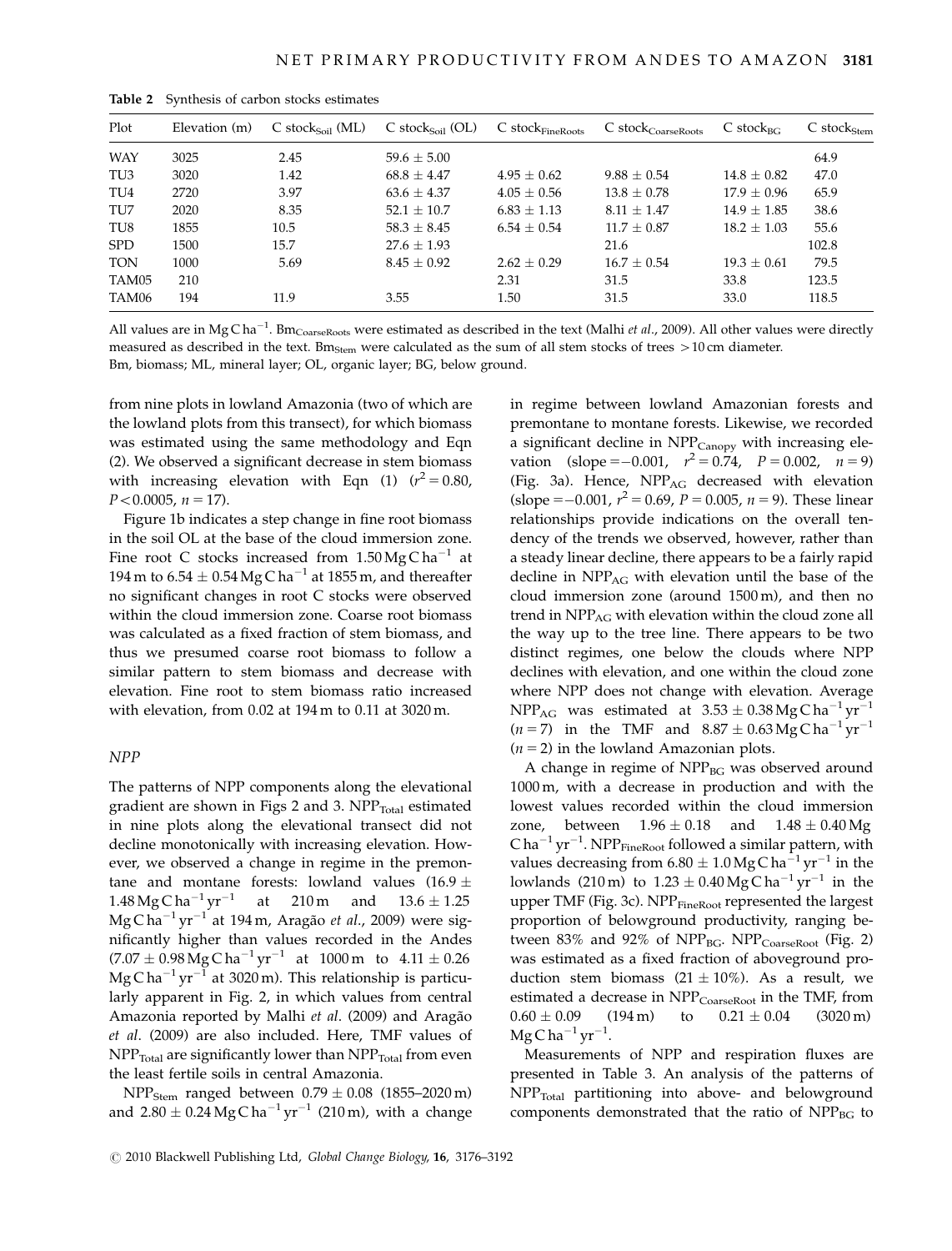

**Fig. 1** The variation with elevation of above- and belowground standing carbon stocks (MgCha<sup>-1</sup>): (a) stem biomass and (b) fine root biomass. Biomass estimated using a height and diameter based allometric equation (a, closed squares) showed a clear decrease in aboveground biomass with increasing elevation, both when data points from this study were combined with data presented in Aragão et al. (2009) (dotted line,  $y = -0.042x + 161.3$ ,  $r^2 = 0.76$ ,  $P < 10^{-4}$ ,  $n = 17$ ) and when we included the data points from the Kosñipata transect only (solid line,  $y = -0.023x + 116.5$ ,  $r^2 = 0.65$ ,  $P = 0.008$ ,  $n = 9$ ). Biomass estimated without including height data (a, open triangles) showed no change in aboveground biomass with elevation ( $y = -0.022x + 180.3$ ,  $r^2 = 0.26$ ,  $P = 0.24$ ,  $n = 7$ ). Stem biomass values for the lowlands (a, open squares) were obtained from Aragão et al. (2009). Root carbon stocks were from the top 30 cm of soil. Root carbon values were obtained from nine soil cores at each elevation (only five at 1000 m). Root carbon content was estimated at 50% as in Malhi et al. (2009). Error bars are SE of the mean. The estimated base of the cloud immersion zone is located at 1500–1800 m.

NPPAG (Fig. 4) shows high site-to-site variation (between 0.2 and 1.2) but no evidence of any overall trend with elevation. The mean value of the ratio is  $0.69 \pm 0.44$ . A significant exception was the forest at 1855 m, where we observed a high  $NPP_{BG}$  driven by high fine root productivity. To a small extent, this lack of trend in above- and belowground partitioning is forced by the fact we set NPP<sub>CoarseRoot</sub> as a fixed fraction of NPP<sub>Stem</sub>. However, this effect is relatively small, because NPP<sub>CoarseRoot</sub> is a relatively small component of  $NPP_{BG}$  (5-17%), and  $NPP_{Stem}$  is a relatively small component of NPP<sub>AG</sub> ( $\sim$  34%).

The ratio of each NPP component to  $NPP_{\text{Total}}$  showed no significant trends with elevation (Fig. 5). On average, below the cloud base,  $18 \pm 5\%$  of NPP<sub>Total</sub> is allocated to stems,  $34 \pm 29\%$  to canopy and  $37 \pm 15\%$  to fine roots  $(n = 3)$ . Above the cloud base,  $21 \pm 7\%$  of NPP<sub>Total</sub> is allocated to aboveground woody biomass,  $32 \pm 7\%$  to canopy and  $37 \pm 15\%$  to fine roots ( $n = 6$ ). Figure 6 shows the relationships between  $NPP_{AG}$  $(y = 0.58 \pm 0.05x, n = 9)$  and NPP<sub>BG</sub>  $(y = 0.39 \pm 0.05x,$  $n = 9$ ) with NPP<sub>Total</sub> in the Kosñipata transect, with regressions forced through the origin. These variables are not independent and thus the correlation statistics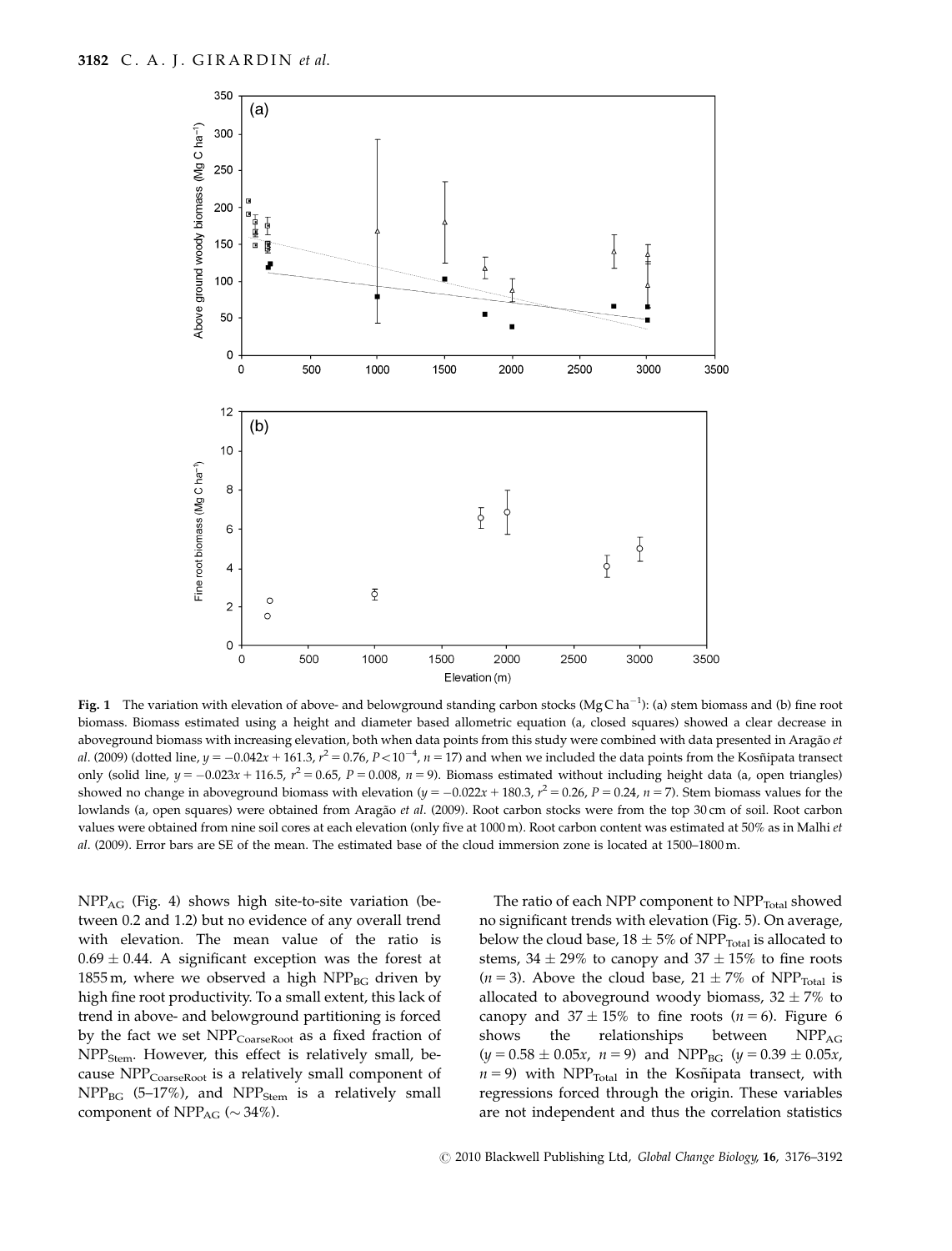

Fig. 2 The net primary productivity (NPP) of the seven premontane and montane sites from this study compared with values from nine sites in lowland Amazonia. All values to the right of the dotted line, described as published results from lowland Amazonia, are presented in Aragão et al. (2009). Bars correspond to  $NPP_{Total}$  for each site, they combine  $NPP_{Canopy}$  (pale grey),  $NPP_{FineRoot}$  (dark grey),  $NPP<sub>Stem</sub>$  (white) and  $NPP<sub>CoarseRoot</sub>$  (black). Error bars are SE of the mean.

are not meaningful, but the regression slopes are meaningful. Across the elevational transect, the regression suggests that NPP<sub>AG</sub> and NPP<sub>BG</sub> are  $58 \pm 5\%$  and  $39 \pm 5\%$  of NPP<sub>Total</sub>. The slopes of the relationships were remarkably similar for (i) the nine plots from the Kosñipata transect only, (ii) the lowland Amazonian plots from Aragão et al. (2009) only, and (iii) both data sets combined. We found a significant relationship between  $NPP_{Canopy}$  and  $NPP_{Stem}$  (Fig. 7) when we included all plots of the Kosñipata transect as well as when we included montane forests.

Regressions of the components of NPP against environmental parameters are presented in Table 4. There are particularly strong correlations between annual mean air temperature and  $NPP_{Canopy}$  and  $NPP_{FineRoot}$ , and weaker correlations with stem productivity. Overall 78% ( $P < 0.005$ ) of the variance in NPP<sub>Total</sub> correlated with temperature. Rainfall directly is a weak predictor of NPP, though it may explain some of the residuals once temperature correlation is factored out.

# Residence time

A significant decrease in stem biomass with elevation coupled with a decrease in  $NPP<sub>Stem</sub>$  resulted in no significant change in stem C residence time with increasing elevation (Table 5, Fig. 8a). In the Kosñipata transect, the mean stem C residence time was  $54 \pm 4$ years ( $n = 9$ ). However, as fine root biomass increased with elevation and NPP<sub>FineRoot</sub> was lower in TMFs than in most lowland forest plots, fine root C residence time (Table 5, Fig. 8b) increased significantly with increasing elevation ( $r^2 = 0.80$ ,  $P = 0.006$ ,  $n = 7$ ) from  $0.31 \pm 0.61$ years (194 m) to  $3.78 \pm 0.81$  years (3020 m).

## Discussion

We have presented data on C stocks, productivity, allocation and residence time of seven Andean montane and premontane forests and two lowland Amazonian rainforest sites. In addition, we reviewed published data from nine lowland plots, two of which were the lowland plots of our elevation transect (Aragão et al., 2009; Malhi et al., 2009). Our results confirmed that aboveground biomass and productivity are the main contributors of total C stocks and NPP at all elevations. Overall,  $NPP<sub>Total</sub>$  was lower in the premontane and montane forests than in lowland Amazonia. This pattern was driven by a decline in above- and belowground NPP in premontane and montane forests, with lower values recorded within the cloud immersion zone.

#### No change in total C stocks with elevation

A decline in aboveground biomass with increasing elevation in altitudinal transects is a common feature of TMFs. Our results corroborate previous findings by showing a significant decline in aboveground woody biomass with increasing altitude (Fig. 1). Further, Fig. 1 demonstrates that calculated stem biomass shows no significant trend with elevation when we do not include the decline in tree height in our allometric equation (Chave et al., 2005). Hence, we can attribute this decline solely to a decrease in tree stature with increasing elevation, confirming the importance of measuring tree height when estimating aboveground C stocks in TMF ecosystems. In terms of belowground C allocation, we observed a step change in fine root biomass at the base of the cloud immersion zone, with consistently higher fine root biomass in the TMF than in the premontane and lowland plots. Further, the soil organic matter C stocks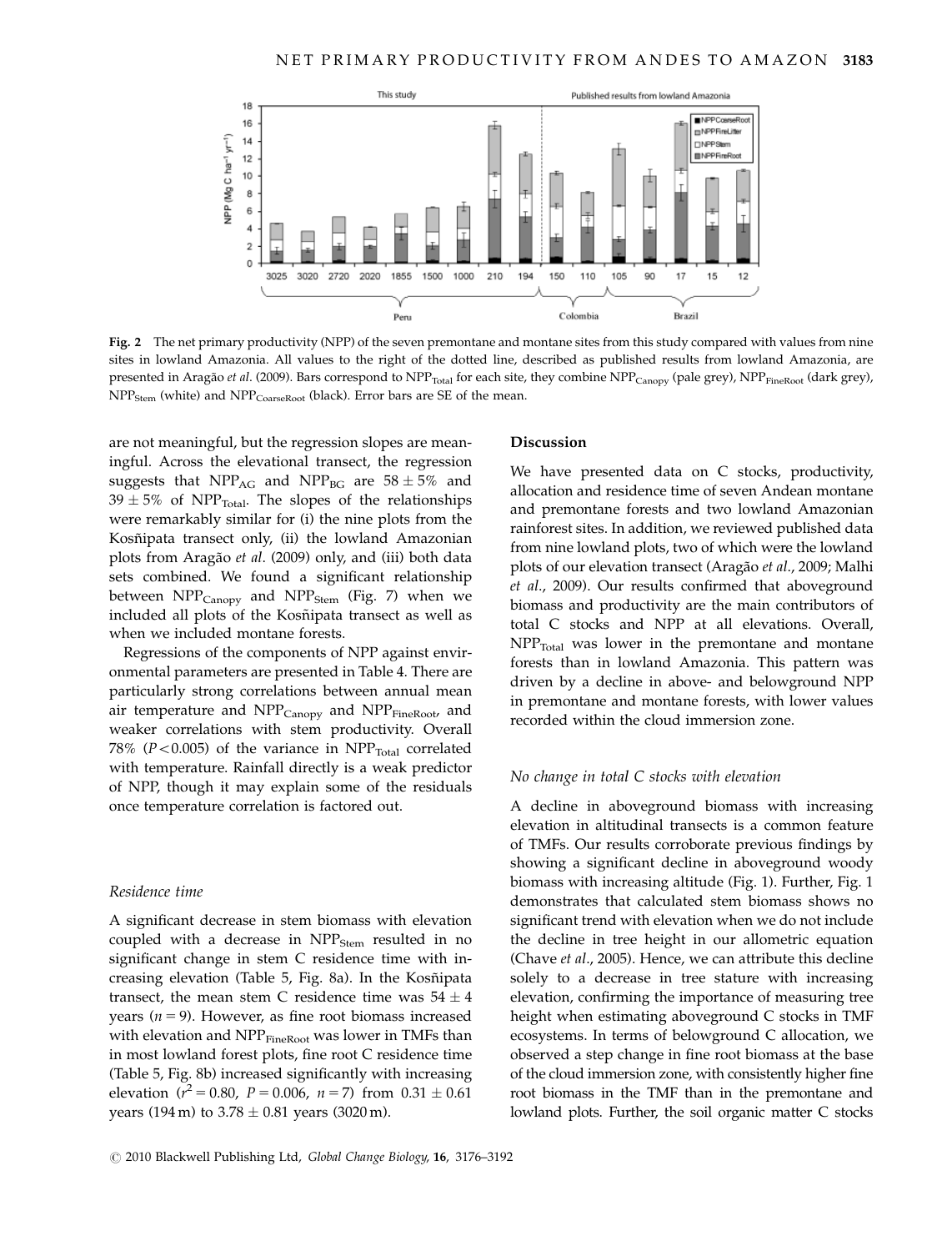

**Fig. 3** Above- and belowground net primary productivity (MgCha<sup>-1</sup> yr<sup>-1</sup>) along the elevational gradient. (a) NPP<sub>Canopy</sub> (pale grey), (b) NPP<sub>FineRoot</sub> (dark grey) and (c) NPP<sub>Stem</sub> (white). All values to the right of the vertical line are presented in Malhi *et al.* (2009) and Aragão et al. (2009). Error bars are SE of the mean

increase significantly with elevation. Hence, if we include increases in the soil C stock pool and fine root C stocks in our estimates of belowground C stocks, these results are consistent with our first hypothesis: there is no significant change in total C stock with elevation, but there is a shift in relative stock of C from above- to belowground.

## NPP

Total NPP declines with elevation.  $NPP_{Total}$  was lower in the premontane and montane forests than in lowland Amazonia. In a study on nine lowland Amazonian forest plots, Aragão et al. (2009) estimated an average  $\rm{NPP_{Total}}$  of 12.6  $\pm$  2.5 Mg C ha $^{-1}$  yr $^{-1}$ . The present study estimated a significantly lower average  $NPP_{\text{Total}}$  of  $5.68 \pm 0.44$  Mg C ha<sup>-1</sup> yr<sup>-1</sup> (*n* = 7) in the TMFs. All components of NPPTotal measured for this study  $(NPP_{Canopy}$   $NPP_{Stem}$  and  $NPP_{FineRoots}$  were significantly lower in TMF plots compared with the two lowland Amazonian plots of this transect. Further, we found evidence of a change in regime of NPP<sub>AG</sub> rates in the cloud forest zone, where NPP<sub>AG</sub> rates are lower than in most lowland Amazonian plots (Fig. 2). This decline is driven by above- and belowground NPP allocation. Stem and canopy productivity are both significantly lower in the premontane and montane forests than in lowland Amazonia, confirming previous published observations of NPP<sub>AG</sub> along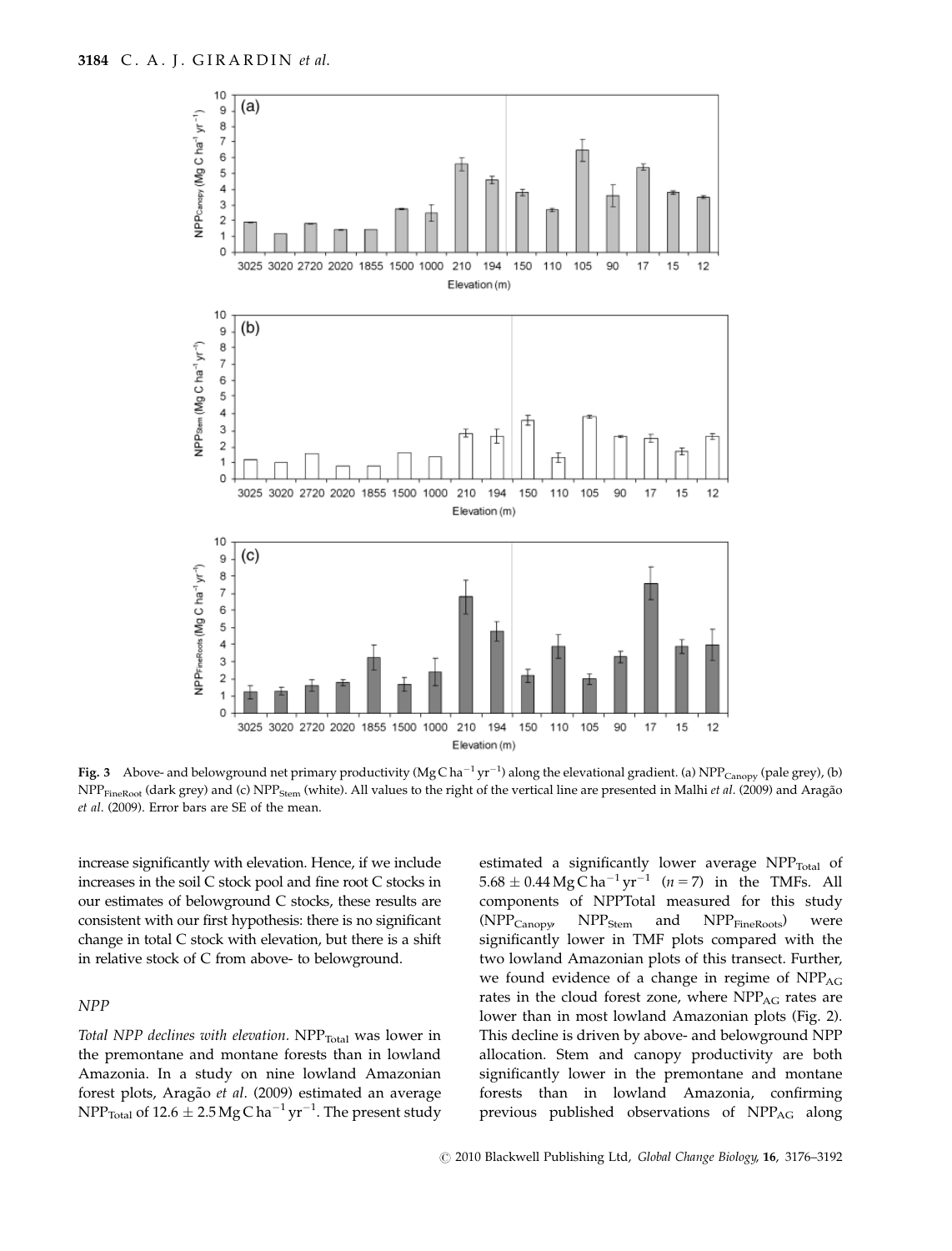|                 |      |                        | Table 3 Synthesis of net primary productivity (NPP) estimates                                                                        |                                 |                                 |                 |                              |                                                                                                                     |                 |                    |                      |                |
|-----------------|------|------------------------|--------------------------------------------------------------------------------------------------------------------------------------|---------------------------------|---------------------------------|-----------------|------------------------------|---------------------------------------------------------------------------------------------------------------------|-----------------|--------------------|----------------------|----------------|
|                 |      |                        | Plot Elevation (m) NPP <sub>FmeRoots</sub> NPP <sub>CoarseRoots</sub> NPP <sub>BG</sub> NPP <sub>Stem</sub> NPP <sub>FmeLitter</sub> |                                 |                                 |                 |                              | NPP <sub>Branch</sub> NPP <sub>AG</sub> NPP <sub>Total</sub> R <sub>Soil</sub>                                      |                 |                    | R <sub>Soilhet</sub> | $R_{\rm Root}$ |
| WAY             | 3025 | $1.23 \pm 0.40$ 0.25 ± | 0.04                                                                                                                                 |                                 |                                 |                 |                              | $1.48 \pm 0.40$ $1.20 \pm 0.12$ $1.92 \pm 0.10$ 0.05 $0.5 \pm 0.5$ 3.60 $\pm 0.13$ 5.09 $\pm 0.42$ 11.63 $\pm 0.05$ |                 |                    | $3.81 \pm 0.64$      | 7.83           |
| TU3             | 3020 | $1.31 \pm 0.23$        | 0.04<br>$0.21 \pm$                                                                                                                   | $1.52 \pm 0.23$                 | $1.00 \pm 0.10$ $1.19 \pm 0.05$ |                 | 0.04 $0.4 \pm 0.4$           | $2.59\,\pm\,0.11$                                                                                                   | $4.11 \pm 0.26$ | $8.04 \pm 0.02$    | 47<br>3.05           | 4.99           |
| TU <sub>4</sub> | 2720 | $1.63 \pm 0.34$        | 0.04<br>$0.33 +$                                                                                                                     | $1.96 \pm 0.35$ $1.57 \pm 0.16$ |                                 | $1.83 + 0.06$   | $0.6 \pm 0.6$<br>$\sim 0.03$ | ± 0.17<br>$4.03 \pm$                                                                                                | $5.98 \pm 0.39$ | $10.67\,\pm\,0.04$ | $4.31 \pm 0.74$      | 6.36           |
| TU7             | 2020 | $1.80 \pm 0.18$        | 0.03<br>$0.16 \pm$                                                                                                                   | $1.96 \pm 0.18$ 0.79 $\pm$ 0.08 |                                 | $1.44 \pm 0.06$ | $0.04$ 0.3 $\pm$ 0.3         | $2.54 \pm 0.09$                                                                                                     | $4.50 \pm 0.20$ | $12.08 \pm 0.09$   | $3.66 \pm 0.38$      | 8.42           |
| TU8             | 1855 | $3.26 \pm 0.73$        | $0.17 \pm 0.03$                                                                                                                      | $\pm$ 0.73<br>3.43              | $0.79 \pm 0.08$                 | $1.44 \pm 0.05$ | $0.3 \pm 0.3$<br>$\sim 0.04$ | $2.55 \pm 0.09$                                                                                                     | $5.97 \pm 0.73$ | $10.46 \pm 0.04$   | $5.14 \pm 0.80$      | 5.32           |
| <b>GPD</b>      | 500  | $1.70 \pm 0.40$        | $0.34 \pm 0.05$                                                                                                                      | $2.04 \pm 0.41$ 1.62 $\pm$ 0.16 |                                 | $2.76 \pm 0.13$ | $0.05$ 0.6 $\pm$ 0.6         | $5.03 \pm 0.18$ 7.06 $\pm 0.44$ 17.82 $\pm$ 0.06                                                                    |                 |                    | $5.34 \pm 0.79$      | 12.47          |

R<sub>Roots</sub>

 $10.65$ 

 $\pm 0.47$ 

 $+0.74$ 

 $\pm 0.39$ 

 $\pm 0.80$ 

Error estimates are SE of the mean (value  $\pm$  SE), SE was not available for NPP  $_{\rm Sem}$  as it is the sum of NPP  $_{\rm Sem}$  from each tree in the plot, hence, we assumed a SE of 10%, based on  $\pm$  SE), SE was not available for NPP  $_{\rm{sem}}$  as it is the sum of NPP  $_{\rm{Sem}}$  from each tree in the plot, hence, we assumed a SE of 10%, based on yr<sup>-1</sup>. Values in bold were directly measured. 1. Values in bold were directly measured. data available from lowland plots (Aragão *et al.,* 2009; Malhi *et al.,* 2009). Elevation is in meters; all other values are in MgCha<sup>-I</sup> data available from lowland plots (Aragão *et al.*, 2009; Malhi *et al.,* 2009). Elevation is in meters; all other values are in Mg C ha<sup>-</sup> NPP<sub>Branch</sub> data were obtained from Malhi et al. (2009). Other values were estimated as described in the text. NPP<sub>Branch</sub> data were obtained from Malhi *et al.* (2009). Other values were estimated as described in the text. Error estimates are SE of the mean (value AG, aboveground, BG, belowground. AG, aboveground, BG, belowground.

elevational transects from Hawaii (Raich et al., 1997; Herbert & Fownes, 1999; Schuur and Matson, 2001) and Borneo (Kitayama & Aiba, 2002) and of  $NPP_{Canony}$  from Jamaica (Tanner & Grubb, 1999), Puerto Rico (Waide et al., 1998), and Ecuador (Roderstein et al., 2005). These authors used  $NPP_{Canopy}$  as a proxy of  $NPP_{AG}$ . Similarly, Malhi et al. (2009) and Aragão et al. (2009) found that in lowland Amazonian forests, canopy productivity appears to be a good proxy for  $NPP_{AG}$ . Our results confirm that this relationship holds in montane forests (Fig. 7). Further, the number of plots we established along the transect allowed us to observe a change in regime in  $NPP_{AG}$  between lowland forest and montane forest for the first time in an elevational transect.

Studies that attempt to quantify  $NPP_{BG}$  in TMFs are more limited in number. To date, only one study determined NPP<sub>BG</sub>, in South Ecuador (Roderstein et al., 2005), and a second is being proposed for this site in (C. A. J. Girardin, L. E. O. C. Aragão, Y. Malhi, W. Huaraca Huasco, D. Metcalfe & J. E. Silvae, unpublished results). Roderstein et al. (2005) found that, along a transect of three plots in the Ecuadorian Andes (1050–3060 m),  $NPP_{\text{Canopy}}$  declined, whereas  $NPP_{\text{FineRoot}}$  increased threefold, revealing a clear belowground shift in C allocation with increasing elevation. We found that, along seven plots ranging from the high Andes to lower montane forests, NPP<sub>FineRoot</sub> remained constant within the cloud immersion zone (1855–3025 m), with values below those reported in the least fertile soils of lowland Amazonia (Fig. 3c). Whereas we observed a decline in  $NPP_{Canopy}$  in TMFs compared with premontane and lowland sites, our results showed no evidence of a shift in allocation to NPP<sub>FineRoots</sub> as elevation increases. Instead, at our site, we found that productivity decreases proportionately aboveand belowground in TMFs, supporting our hypothesis (2): total NPP declines with elevation, but the proportion of NPP allocated to above- and belowground stays fixed.

# NPP allocation patterns on the elevation transect are the same as those observed in lowland Amazonia

Aragão et al. (2009) found several significant relationships between the components of NPP. Here, we tested these relationships to determine if the patterns observed in lowland Amazonian forests hold in the Kosñipata montane forests. We found that the ratio of  $NPP_{BG}$  to NPPAG did not change significantly along the elevational gradient (Fig. 4). The allocation of NPP to stems, canopy and fine roots did not change with elevation. Further, we established that the relationship found by Aragão et al. (2009) between NPP<sub>AG</sub>, NPP<sub>BG</sub> and  $NPP<sub>Total</sub>$  (i.e. a significant increase in both  $NPP<sub>AG</sub>$  and  $NPP_{BG}$  with increasing  $NPP_{Total}$ ) also applies to our TMF transect. Both studies found a similar sensitivity of

1500<br>1000

TON 1000 2.42

TAM05 210 6.80

210<br>194

TAM06 194 4.80

TAM06 TAM05 TON GPD

 $2.42 \pm 0.81$  $\pm 0.81$  0.28

 $6.80 + 1.00$ 

 $4.80 + 0.57$  $\pm$  0.57 0.60

 $0.60 \pm 0.09$ 

 $0.09$  5.40

 $5.40 \pm 0.58$  $\pm$  0.58 2.60

 $2.60 + 0.42$  $\pm~0.42$  4.60

 $4.60 + 0.24$ 

 $\pm~0.24$  0.05 1.0

 $0.05$ 

 $1.0\pm1.0$  $\pm 1.0$  8.24

 $8.24\,\pm\,1.11$  $\pm 1.11$  13.6

 $13.6 \pm 1.25$  $± 1.25$  13.87

 $13.87\pm0.10$ 

 $\pm~0.10~$  10.87

 $10.87 \pm 1.28$ 

 $\pm$  1.28  $\,$  3.00  $\,$ 

 $\pm 1.29$ 

 $\pm\,1.00$  0.60

 $0.60\,\pm\,0.10$ 

 $0.10$  7.40

 $7.40 \pm 1.00$  $\pm$  1.00 2.80

 $2.80 \pm 0.24$  $\pm$  0.24 5.60

 $5.60 + 0.42$ 

 $\pm\ 0.42$  0.08 1.1

 $0.08$  1.1  $\pm$  1.1

 $1.1$  9.50

 $9.50 \pm 1.08$  $± 1.08$  16.9

 $16.9 \pm 1.48$  $± 1.48$  14.38

 $14.38 \pm 0.05$ 

 $0.05$  13.94

 $13.94 \pm 1.58$ 

 $\pm 1.58$  0.44

 $\pm1.58$ 

 $0.28 + 0.04$ 

 $0.04$  2.70

 $\hspace{0.1mm} +$  $0.81$  1.34

 $\hspace{0.1mm} +$  $\pm 0.13$  2.49

┽

 $\pm 2.02$  0.81 0.5

0.81  $0.5 \pm 0.5$ 

 $0.5$  4.37

 $4.37\,\pm\,0.55$  $0.55$  7.07

 $^+$ 

 $\pm 0.98$  13.07

 $^+$ 

 $0.05$  5.64

 $5.64 \pm 2.25$  $\pm 2.25$  7.43

 $\pm 0.79$ 

 $1.25$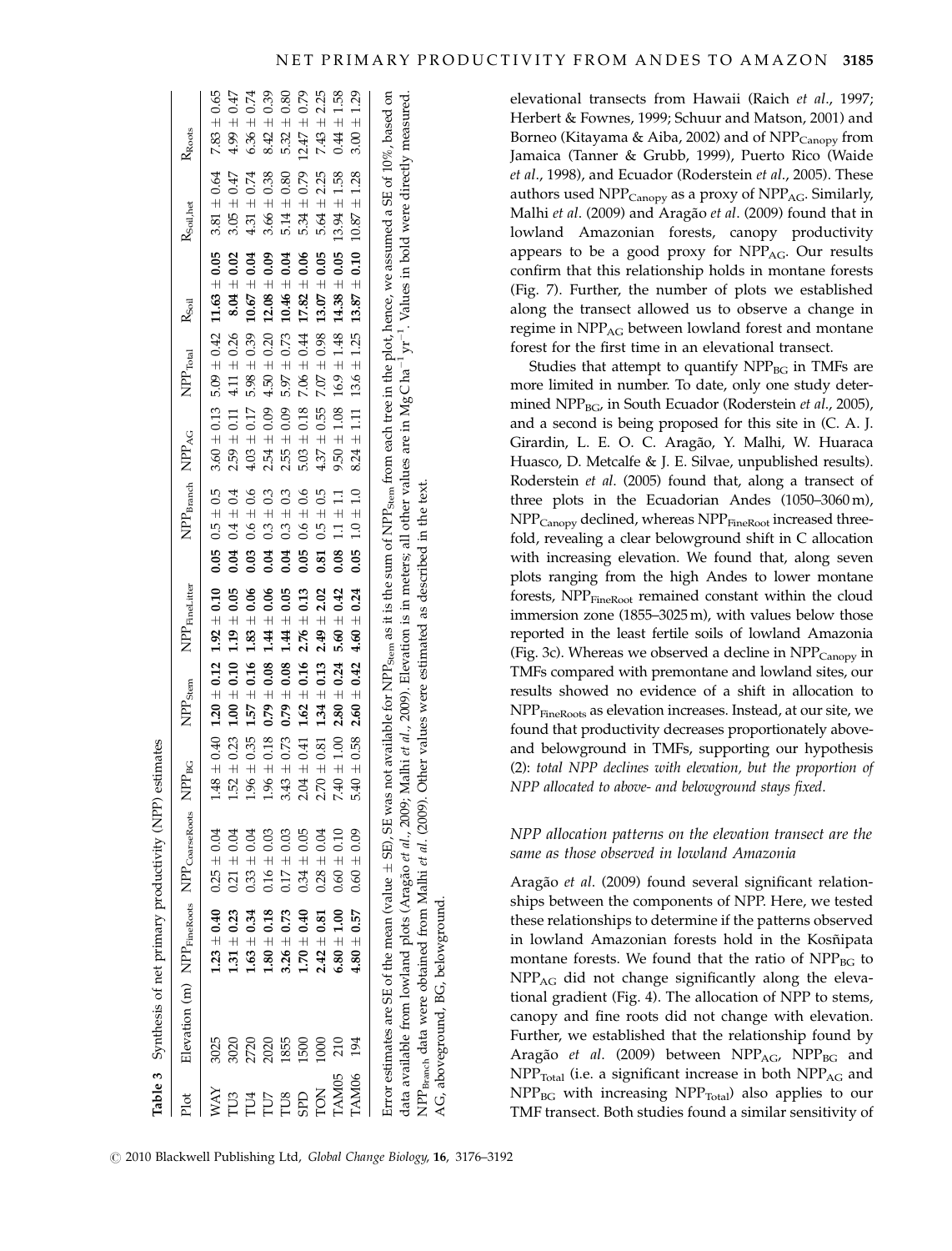

Fig. 4 Ratio of below- to aboveground net primary productivity  $(NPP_{BG}/NPP_{AG})$ . Results from this study (closed squares) and published results from lowland Amazonia (Aragão et al., 2009; Malhi et al., 2009) are represented. Error bars are SE of the mean. The estimated base of the cloud immersion zone is located at 1500–1800 m.

above- and belowground productivity to changes in  $NPP_{\text{Total}}$  (Fig. 6). These relationships confirm that, although the total productivity of forests is reduced in the mountains, the allocation patterns of NPP do not change with elevation in our elevation transect. However, G. Moser, C. Leuschner, D. Hertel, S. Graefe & S. Iost (unpublished results) reported a very different pattern of NPP allocation along an Ecuadorian elevational gradient, hence, generalizing about the relationships between NPP components in TMFs may still be premature.

Nonetheless, in a review of aboveground NPP in 104 Neotropical forest plots, Malhi et al. (2004) observed a constant partitioning between  $NPP<sub>Stem</sub>$  and  $NPP<sub>Canopy</sub>$  $(NPP<sub>Stem</sub> = 1.73( ± 0.09) × NPP<sub>Canopy</sub>)$  when they combined their data with published results from (Clark et al., 2001b). In a subsequent study, Aragão et al. (2009) found a significant relation between stem and canopy productivity (NPP<sub>Canopy</sub> = 1.61(  $\pm$  0.07)  $\times$  NPP<sub>Stem</sub>,  $r^2 = 0.58$ ,  $P < 0.001$ ) when they combined their results to those presented in Malhi et al. (2004). The evidence from the Kosñipata elevational transect confirmed that this relationship holds in our TMF plots, providing further support that  $NPP_{\text{Canopy}}$  is a good proxy for  $NPP_{\text{Total}}$  in moist tropical forests (Fig. 7). These findings are consistent with hypothesis (3): the TMF of the Kosñipata elevational gradient displays the same NPP allocation patterns as those observed in lowland Amazonian forests by Aragão et al. (2009) and Malhi et al. (2004).

Factors controlling NPP. In one of the most thorough appraisals of tropical forest NPP quantification of recent years, Clark et al. (2001a, b) compiled data from 39 tropical forest sites and estimated total tropical forest NPP. Their estimates ranged between 3.1 and  $21.7 \text{ Mg C} \text{ ha}^{-1} \text{ yr}^{-1}$ , confirming that our estimates of  $4.11 \, \, \textrm{(3020\,m)}$  to  $7.07 \, \, \textrm{(1000\,m)} \, \textrm{Mg} \, \textrm{C} \, \textrm{ha}^{-1} \, \textrm{yr}^{-1}$  in TMFs are situated in the lower range of lowland forest

estimates. Tropical forest NPP was found to be poorly correlated with mean annual temperature and with annual rainfall (Clark et al., 2001b; Del Grosso et al., 2008). Some authors found that NPP decreases at extremely high precipitation ( $>$ 3000 mm yr $^{-1}$ ), due to the indirect effects of excess moisture, such as low soil oxygen resulting in slow mineralization rates and the loss of nutrients through leaching (Clark et al., 2001b; Schuur et al., 2001). More recently, Malhi et al. (2004) concurred with these observations, and also reported that NPP<sub>Stem</sub> varied substantially at the regional scale, and that a large part of this regional variation was due to soil type. Subsequently, Aragão et al. (2009) investigated the relationship between soil fertility and NPP in ten Amazonian forests on contrasting soil types, confirming the relationship between soil fertility (particularly phosphorus status) and productivity.

Palm litter was not accounted for in the lowland plots, implying a further underestimation of NPP<sub>Canopy</sub> at 210 m and 194 m. Nonetheless,  $NPP_{\text{Canopy}}$  was significantly lower in the cloud forest than in the premontane and lowland forests, showing evidence of a change of regime at the cloud base (Fig. 3a). Within the cloud immersion zone, NPP<sub>Canopy</sub> did not change significantly. The decrease in canopy production with increasing elevation may be largely explained by temperature  $(r^2 = 0.76, \, P < 0.005, \, n = 9)$ , however, as temperature decreases linearly with elevation and  $NPP_{Canopy}$  does not, this relationship may be a result of the in indirect effects of temperature rather than the direct effects of temperature on plant physiology. Several authors have suggested that plants adjust their C allocation patterns in response to imbalances in resource availability (nutrients or water) (Bloom et al., 1985; Litton et al., 2007). Since SWC is typically above 25% in our plots, water shortage should not be limiting plant growth in any of our study sites. Nevertheless, water saturation in the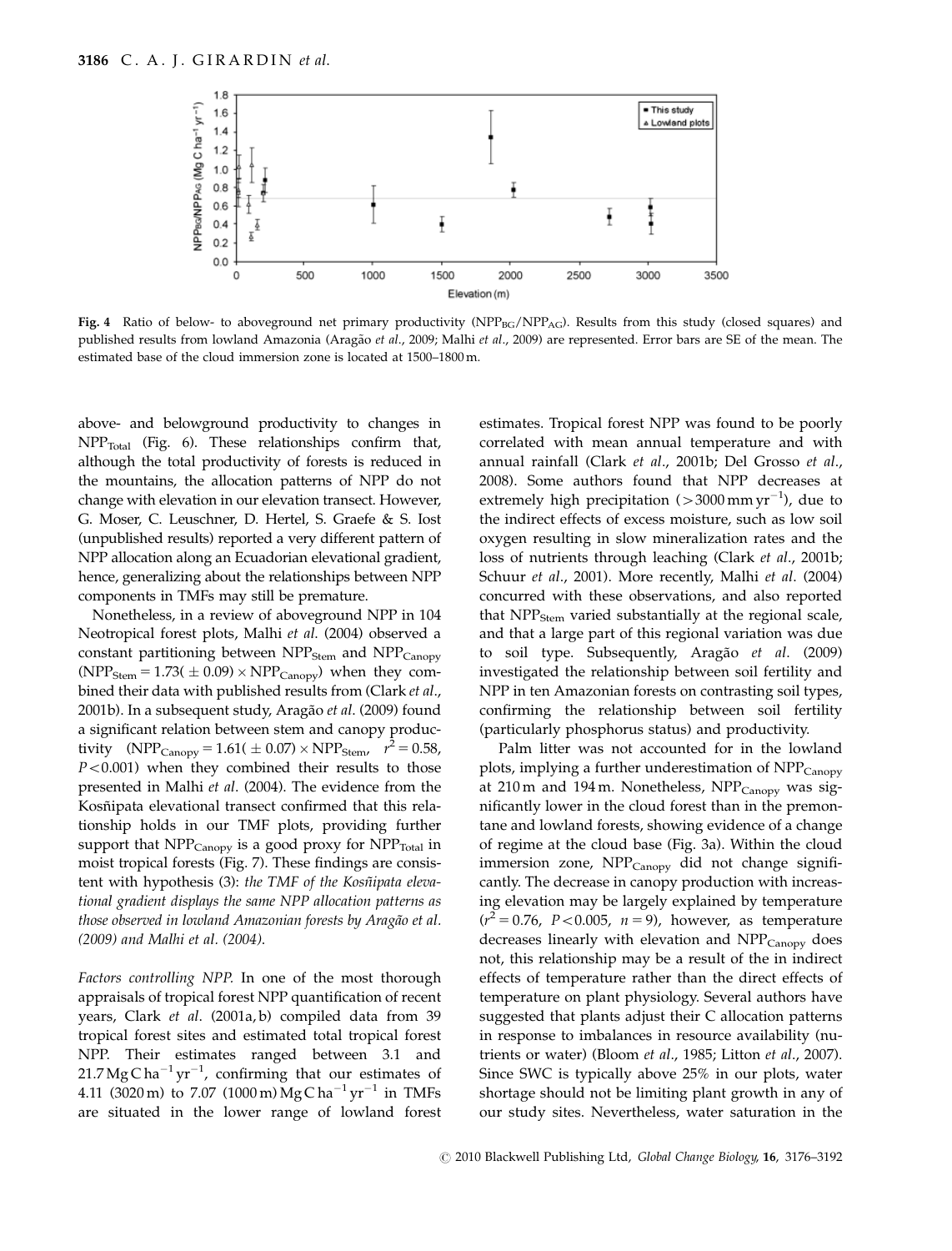

Fig. 5 Partitioning of net primary productivity (NPP) components along the elevational gradient. (a) NPP<sub>Stem</sub>/NPP<sub>Total</sub>, (b) NPP<sub>Canopy</sub>/ NPP<sub>Total</sub> (c) NPP<sub>FineRoot</sub>/NPP<sub>Total</sub> ratios along the elevational gradient. Data from this study (closed squares) is compared with data presented in Aragão et al. (2009) (open triangles). Mean value represented by a solid horizontal line. Error bars are SE of the mean. The estimated base of the cloud immersion zone is located at 1500–1800 m.

soil may have prevented mineralization, reducing nutrient supply to the roots, as suggested by Leuschner et al. (2007).

Our results indicate a strong correlation ( $r^2 = 0.78$ ,  $P<0.005$ ,  $n = 9$ ) between NPP<sub>Total</sub> and mean annual temperature, particularly so in the case of fine root  $(r^2 = 0.77, P < 0.005, n = 9)$  and canopy productivity  $(r^2 = 0.76, P < 0.005, n = 9)$ . Of course, correlation does

not necessarily indicate causation; further, linear regressions are not valid if there is a sudden regime change at cloud base, as observed in this elevational gradient (Fig. 3). The results of linear regressions are provided here to provide a summary statistic of the overall trend observed along the elevational gradient, although we are cautious not to over interpret them. Thus, over this extreme elevation gradient it is likely that temperature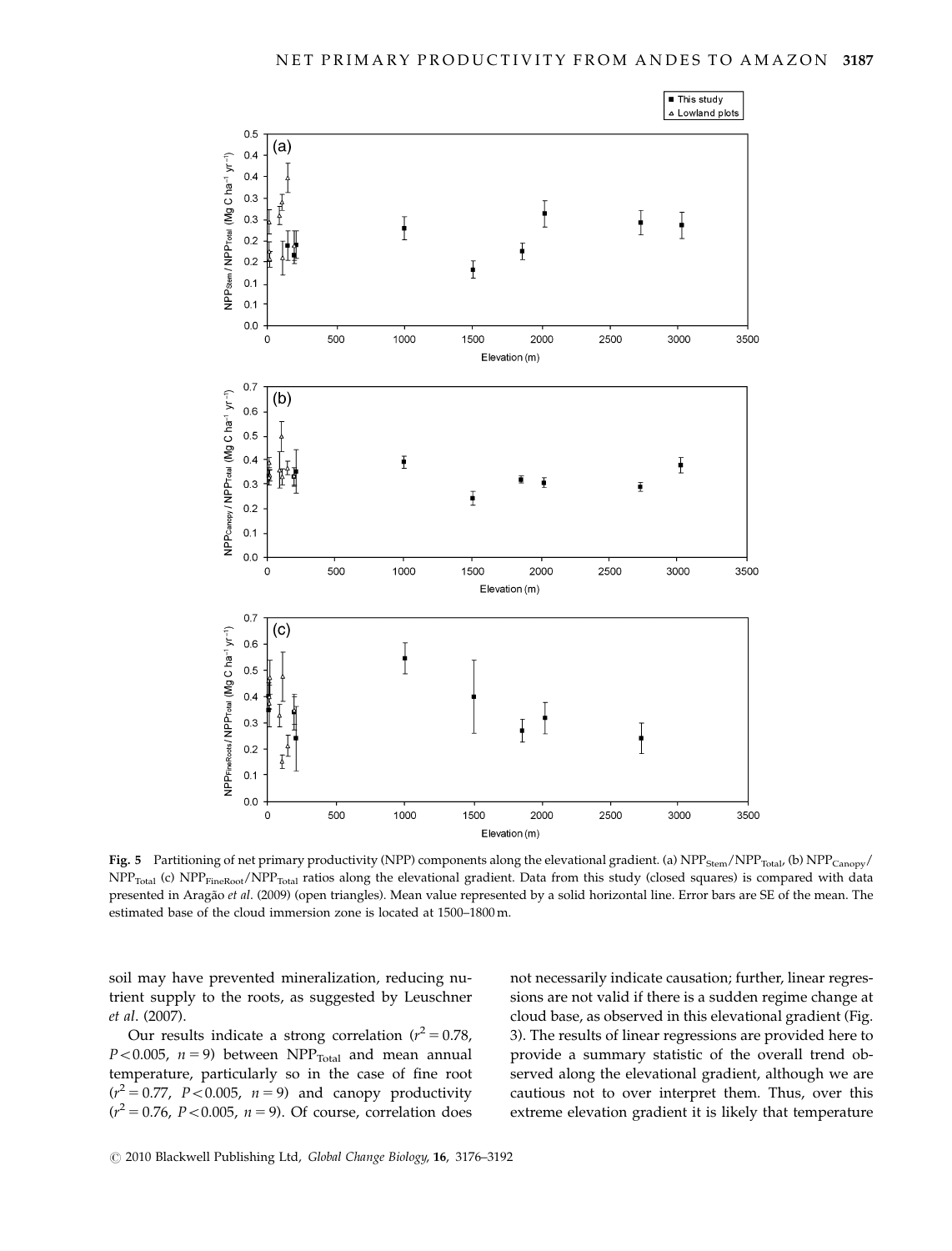

Fig. 6 Above- (AG) and belowground (BG) net primary productivity (NPP) relationships with  $NPP_{Total}$ . The figure shows  $NPP_{AG}$ (closed triangles) and NPP<sub>BG</sub> (open triangles) data from lowland Amazonian forests published by Aragão et al. (2009) as well as NPP<sub>AG</sub> (closed circles) and NPP<sub>BG</sub> (open circles) data from the Kosñipata transect. In both forests, a regression analysis with the intercept set to 0 showed a significant positive relationship between NPP<sub>AG</sub>, NPP<sub>BG</sub> and NPP<sub>Total</sub>. For the Kosñipata transect, NPPAG (solid line,  $y = 0.58 \pm 0.025x$ ,  $r^2 = 0.94$ ,  $P < 10^{-4}$ ,  $n = 9$ ) and NPP<sub>BG</sub> (solid line,  $y = 0.41 \pm 0.022x$ ,  $r^2 = 0.89$ ,  $P < 10^{-4}$ ,  $n = 9$ ). In lowland Amazonian forests, NPP<sub>AG</sub> (dotted line,  $y = 0.61 \pm 0.035x$ ,  $r^2 = 0.52$ ,  $P < 0.04$ ,  $n = 8$ ) and NPP<sub>BG</sub> (dotted line,  $y = 0.38 \pm 0.032x$ ,  $r^2 = 0.40$ ,  $P < 0.08$ ,  $n = 8$ ). For the combined dataset, NPP<sub>AG</sub> ( $y = 0.54 \pm 0.026x$ ,  $r^2 = 0.89$ ,  $P < 0.0005$ ,  $n = 16$ ) and NPP<sub>BG</sub> ( $y = 0.44 \pm 0.024x$ ,  $r^2 = 0.93$ ,  $P < 0.0005$ ,  $n = 16$ ). Error bars are SE of the mean.



Fig. 7 Relationships between the two aboveground NPP components. We include values from the Kosñipata transect (closed squares,  $y = 1.73 \pm 0.23x$ ,  $r^2 = 0.90$ ,  $P < 0.0005$ ,  $n = 9$ ) and from lowland sites presented in Aragão *et al.* (2009) and Malhi *et al.* (2009) (open triangles,  $y = 1.58 \pm 0.36x$ ,  $r^2 = 0.44$ ,  $P < 0.05$ ,  $n = 11$ ). Error bars are SE of the mean.

plays an important role in influencing ecosystem function. This could be through direct effects of temperature on plant physiology, or indirect effects via slow decay and mineralization rates, which affect nutrient supply and canopy nitrogen and leaf area index. Physiological studies at the 3025 m site in Wayquecha indicate no decline in plant physiological capacity, but a decline in canopy leaf area and overall canopy leaf nitrogen and N : P ratio (Fisher et al., this issue). Hence the decline in NPP components could be related to the observed decline in leaf nitrogen supply. Finally, we observed a high rate of NPP<sub>FineRoot</sub> at 1855 m compared with other montane forest sites, with values comparable to that of some lowland sites. Although this site is located at the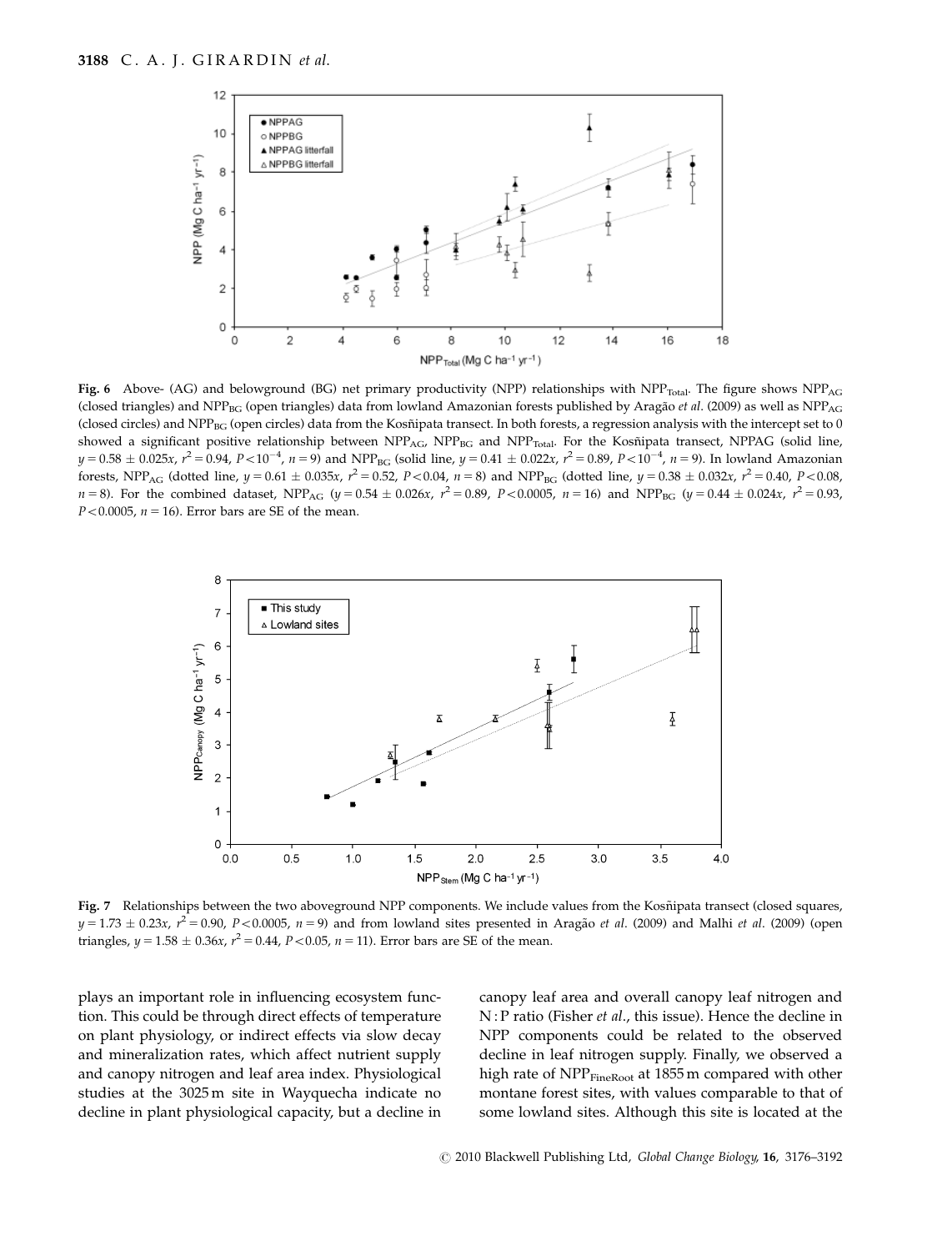|       | Table 4 Statistical significance of net primary produ-                                                                                  |       |                     |        |                       |       |                   |       | ctivity (NPP) correlations with mean annual values of weather parameters along the Kosñipata elevational transect. Units of |       |                  |                   |             |        |
|-------|-----------------------------------------------------------------------------------------------------------------------------------------|-------|---------------------|--------|-----------------------|-------|-------------------|-------|-----------------------------------------------------------------------------------------------------------------------------|-------|------------------|-------------------|-------------|--------|
|       | slope are in $MgCha^{-1}yr^{-1}$ °C <sup>-1</sup> for temperature correlations and $MgCha^{-1}yr^{-1}mm^{-1}$ for rainfall correlations |       |                     |        |                       |       |                   |       |                                                                                                                             |       |                  |                   |             |        |
|       | Variable NPP <sub>Total</sub>                                                                                                           |       | NPP <sub>Stem</sub> |        | NPP <sub>Canopy</sub> |       | NPP <sub>AG</sub> |       | $\ensuremath{\mathsf{NPP}}\xspace_{\text{Finekoot}}$                                                                        |       |                  | NPP <sub>BG</sub> |             |        |
|       | άr                                                                                                                                      |       | Àir                 |        | Áir                   |       | Àir               |       | Air                                                                                                                         | Soil  |                  | Äir               | <b>Soil</b> |        |
|       | Constant temperature Rainfall temperature Rainfall                                                                                      |       |                     |        |                       |       |                   |       | temperature Rainfall temperature Rainfall temperature temperature Rainfall temperature temperature Rainfall                 |       |                  |                   |             |        |
| Slope | 0.72                                                                                                                                    | 0.005 | 0.10                | 0.0008 | 0.25                  | 0.002 | 0.35              | 0.003 | 0.30                                                                                                                        | 0.29  | 0.002            | 0.32              | 0.31        | 0.002  |
|       | 2005                                                                                                                                    |       | &0.05               | $-0.5$ | 0.005                 | 500   | 0.005             | 5.02  | 0.005                                                                                                                       | 50.05 | 0.5 <sub>0</sub> | 0.005             | 0.05        | $-0.5$ |
|       | 0.78                                                                                                                                    | 0.33  | 0.59                | 0.3    | 0.77                  | 0.35  | 0.72              | 0.34  | 0.77                                                                                                                        | 0.66  | 0.28             | 0.78              | 0.67        | 0.29   |
|       |                                                                                                                                         |       |                     |        |                       |       |                   |       |                                                                                                                             |       |                  |                   |             |        |
|       |                                                                                                                                         |       |                     |        |                       |       |                   |       |                                                                                                                             |       |                  |                   |             |        |

Table 5 Stem  $(RT_{Stem})$  and fine roots  $(RT_{FineRoots})$  residence time (years,  $\pm$  SE)

| Elevation (m) | $RTStem$ (years) | $RT_{\text{FineRoots}}$ (years) |
|---------------|------------------|---------------------------------|
| 3025          | $39 + 1.41$      |                                 |
| 3020          | $47 \pm 1.26$    | $3.78 + 0.81$                   |
| 2720          | $42 \pm 1.48$    | $2.49 \pm 0.63$                 |
| 2020          | $49 + 2.12$      | $3.80 \pm 0.73$                 |
| 1855          | $71 + 1.91$      | $2.01 \pm 0.48$                 |
| 1500          | $64 + 1.77$      |                                 |
| 1000          | $59 + 1.18$      | $1.09 \pm 0.38$                 |
| 210           | $47 + 1.31$      | $0.34 + 0.61$                   |
| 194           | $70 + 1.33$      | $0.31 + 0.61$                   |

As we could not directly estimate SE of stem carbon stocks, we assumed a SE of 3% for  $RT_{Stem}$ , based on data available from lowland plots (Aragão et al., 2009).

base of the cloud immersion zone, SWC is lower at this site than in other montane forest sites, as the soils are very steep and well drained in that plot. It is also possible that the anomaly at 1855 m is driven secular trends, if long-term warming is causing cloud base height to rise and the previous cloud base region to dry. Although light incidence and rainfall patterns do not change significantly within the cloud immersion zone, SWC is uniformly high within the cloud immersion zone (probably a consequence of droplet deposition and low transpiration rates) and decreases significantly below 1855 m.

There appears to be a temperature dependency of NPP in nonsaturated soils, but no temperature sensitivity in the saturated soils. This may imply that the controlling factor is soil mineralization rates, which are strongly influenced by temperature in the lower sites, but are restricted by soil saturation within the cloud zone. Hence our results only partly confirm our hypothesis (4): NPP decline can largely be explained by decreasing temperature as elevation increases, albeit this relationship is likely to be an indirect one, via decay and mineralization rates.

# C residence time

The discrepancy between above- vs. belowground allocation between biomass and NPP may be explained by differences in residence time of the C in above- and belowground components. The stock of C in a particular C pool depends both on the rate of production of that pool and the mean residence time (or decomposition rate) of that pool. C residence time differs for different pools of C in the ecosystem (Malhi et al., 2009). Coarse wood has the longest residence time. Aboveground, stems have a C residence time of 42–71 years with insignificant lower residence times occurring at higher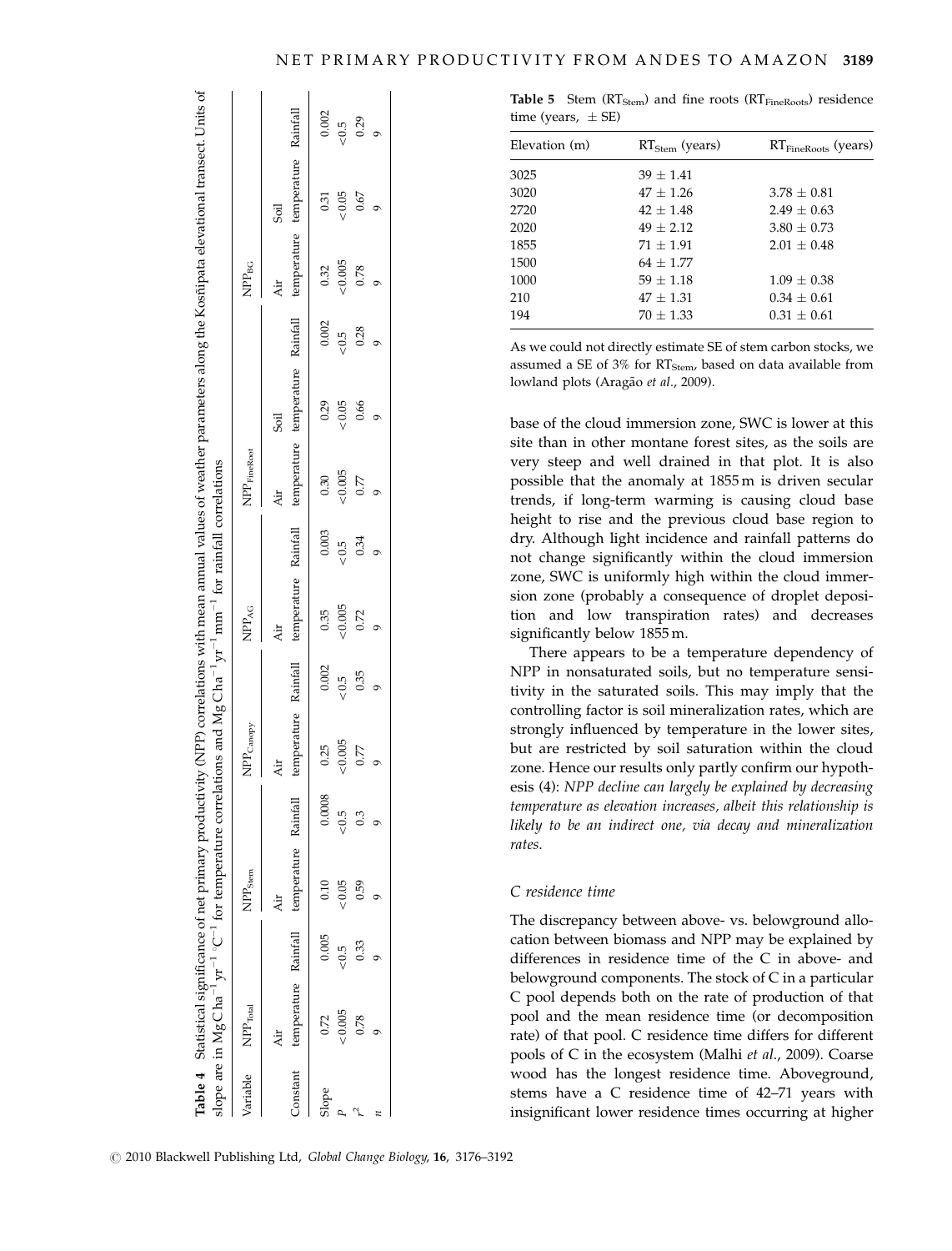

Fig. 8 (a) Stem (b) and fine root carbon residence time (years) along the elevational gradient. Error bars are SE of the mean. The estimated base of the cloud immersion zone is located at 1500–1800 m.

elevations as a result of high disturbance caused by high wind exposure and steep slopes in the high elevation sites. In Amazonian forests, coarse wood (stems and branches) represent about 30% of  $NPP_{AG}$ , with a mean residence time of 50–100 years (Malhi et al., 2006).

In contrast, the C residence times in belowground components increase with elevation from 4 months in the lowlands to almost 4 years at high elevations (Fig. 8). Root residence time should be partly determined by the cost of root tissue construction and maintenance, which is related to root C and N content (Gill & Jackson 2000). There is evidence that low root tissue N content is linked with longer residence time (Gordon & Jackson 2000; Hendricks et al., 2006). Hence, waterlogged soils would contribute to longer residence time by slowing root mineral uptake. Increasing soil acidity, as that found in the high elevation soils of the Kosñipata transect, was also found to increase fine root residence time in temperate forests (Jentschke et al., 2001). In our study, decreasing temperatures explained 78% of the variance in fine root residence time  $(slope = -0.24)$  $r^2 = 0.78$ , P < 0.05, n = 6). This long residence time explains the shift in C stocks from above- to belowground as elevation increases, despite the consistently slower productivity rates observed belowground.

# Concluding remarks

In summary, this study describes changes in total biomass and NPP and their allocation between aboveand belowground components in nine tropical forests sites along an elevational transect in the Peruvian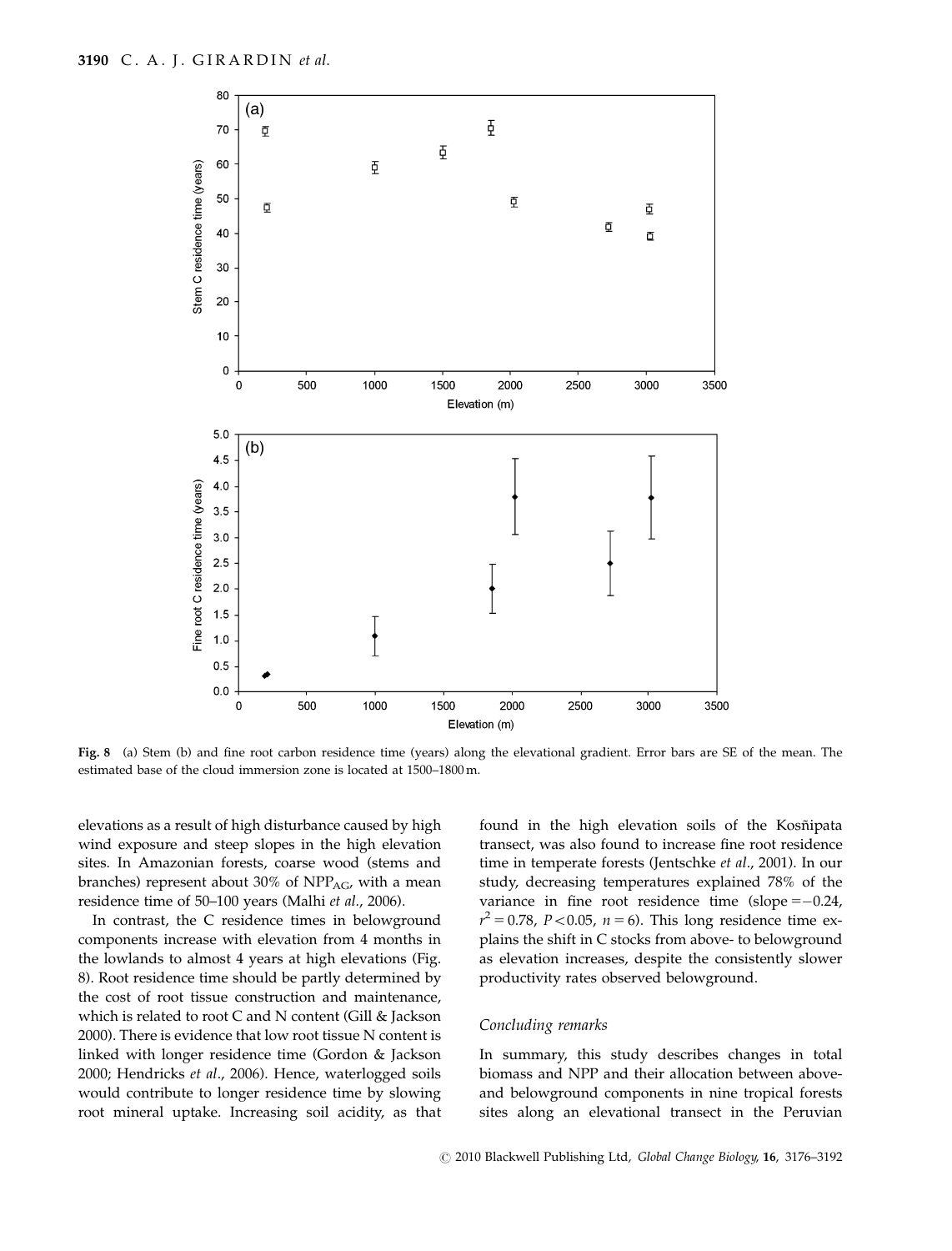Andes. It found that (i) there is no change in total C stock with elevation, but there is a shift in relative stock of C from above- to belowground; (ii) total NPP declines with elevation, but the proportion of NPP allocated to above- and belowground components stays fixed along the elevation gradient; (iii) NPP declines linearly with elevation in lower forests, but is at a fairly constant low level within the cloud forest zone. We conjecture that this pattern is driven by temperature limitation of mineralization in the in lower forests, and by water-saturation inhibition of mineralization in the cloud forest zone; and (iv) the NPP allocation patterns on the elevation transect are similar to those observed for lowland Amazonian forests. The discrepancy between above- vs. belowground allocation between biomass and NPP is explained by differences in residence time of the C in above- and belowground components. Aboveground woody biomass components have a C residence time of 42 to 71 with lower residence times occurring at higher elevations as a result of high disturbance rates. In contrast, the C residence times in belowground components increase with elevation from 4 months in the lowlands to almost 4 years at high elevations.

The work presented here and compiled from our other recent publications (Aragão et al., 2009; Malhi et al., 2009) probably represents the most comprehensive dataset to date on the C allocation of tropical forests (16 study plots in total). We have compiled enough data to propose an approximate 'rule of thumb' for the partitioning of NPP in Amazonian and Andean forests (and perhaps in other tropical forests). Our data suggest that approximately 33  $\pm$  30% of NPPTotal is allocated to canopy production,  $20 \pm 8\%$  to aboveground woody production (and  $61 \pm 21\%$  to aboveground NPP, including coarse root production). Below ground,  $35 \pm 25\%$  of NPPTotal is allocated to fine root production,  $4 \pm 2\%$  to coarse root production (and hence  $39 \pm 25\%$  in total to belowground NPP). This rule may of course be revised and refined as new data are collected; nevertheless it may be useful as it is for those attempting to model allocation of NPP, and in particular relate NPP to woody biomass construction.

#### Acknowledgements

This study is a product of the ABERG. This study was financed by an NERC grant, number NE/D014174/1, a grant from the Andes–Amazon programme of the Gordon and Betty Moore Foundation, and a scholarship from the Oxford University Environmental Change Institute. We also thank the Asociación para la Conservación de la Cuenca Amazónica (ACCA) for the use of the Wayquecha field station, Explorers Inn for the use of Tambopata field station, the Manu National Park and INRENA for permitting us to explore the Peruvian tropical forest.

Author contribution statement: Experimental design: C. A. J. G., Y. M., L. E. O. C. A., N. S., M. S., data gathering: C. A. J. G., W. H. H., M. M., L. D., J. R., J. E. S., analysis: C. A. J. G., K. F., J. R., interpretation of results: C. A. J. G., Y. M., D. J. M., L. E. O. C. A., R. J. W.; paper writing: C. A. J. G.

#### References

- Aragão LEOC, Malhi Y, Metcalfe DB et al. (2009) Above- and below-ground net primary productivity across ten Amazonian forests on contrasting soils. Biogeosciences, 6, 2441–2488.
- Bekku Y, Kimura M, Ikeda H, Koizumi H (1997) Carbon input from plants to soil through root exudation in Digitaria adscendens and Ambrosia artemisiifolia. Ecological Research, 12, 305–312.
- Bernier PY, Robitaille G (2004) The plane intersect method for estimating fine root productivity of trees from minirhizotron images. Plant Soil, 265, 165–173.
- Bloom A, Chapin FS III, Mooney H (1985) Resource limitation in plants-an economic analogy. Annual Review of Ecology and Systematics, 16, 363–392.
- Burke MK, Raynal DJ (1994) Fine-root growth phenology, production, and turnover in a Northern hardwood forest ecosystem. Plant and Soil, 162, 135–146.
- Chambers JM (2008) Software for Data Analysis: Programming with R. Springer, New York.
- Chave J, Andalo C, Brown S et al. (2005) Tree allometry and improved estimation of carbon stocks and balance in tropical forests. Oecologia, 145, 87–99.
- Chave J, Muller-Landau HC, Baker TR et al. (2006) Regional and phylogenetic variation of wood density across 2456 neotropical tree species. Ecological Applications, 16, 2356–2367.
- Clark DA, Brown S, Kicklighter DW, Chambers JQ, Thomlinson JR, Ni J (2001a) Measuring net primary production in forests: concepts and field methods. Ecological Applications, 11, 356–370.
- Clark DA, Brown S, Kicklighter DW, Chambers JQ, Thomlinson JR, Ni J, Holland EA (2001b) Net primary production in tropical forests: an evaluation and synthesis of existing field data. Ecological Applications, 11, 371–384.
- Cuevas E, Medina E (1988) Nutrient dynamics within Amazonian forests 2. Fine rootgrowth, nutrient availability and leaf litter decomposition. Oecologia, 76, 222–235.
- Delaney M, Brown S, Lugo AE, TorresLezama A, Quintero NB (1997) The distribution of organic carbon in major components of forests located in five life zones of Venezuela. Journal of Tropical Ecology, 13, 697–708.
- Del Grosso S, Parton W, Stohlgren T et al. (2008) Global potential net primary production predicted from vegetation class, precipitation, and temperature. Ecology, 89, 2117–2126.
- Gill RA, Jackson RB (2000) Global patterns of root turnover for terrestrial ecosystems. New Phytologist, 147, 13–31.
- Gordon WS, Jackson RB (2000) Nutrient concentrations in fine roots. Ecology, 81, 275–280.
- Graefe S, Hertel D, Leuschner C (2008) Fine root dynamics along a 2,000 m elevation transect in South Ecuadorian mountain rainforests. Plant and Soil, 313, 155–166.
- Hendricks JJ, Hendrick RL, Wilson CA, Mitchell RJ, Pecot SD, Guo D (2006) Assessing the patterns and controls of fine root dynamics: an empirical test and methodological review. Journal of Ecology, 94, 40–57.
- Herbert DA, Fownes JH (1999) Forest productivity and efficiency of resource use across a chronosequence of tropical montane soils. Ecosystems, 2, 242–254.
- Intergovernmental Panel on Climate Change. (2007) Climate Change 2007: The Physical Science Basis. Contribution of Working Group I to the Fourth Assessment Report of the IPCC. Cambridge University Press, Cambridge, UK, 989pp.
- Jentschke G, Drexhage M, Fritz WH et al. (2001) Does soil acidity reduce subsoil rooting in 40-year-old Norway spruce (Picea abies)? Plant Soil, 237, 91–108.
- Kitayama K, Aiba SI (2002) Ecosystem structure and productivity of tropical rain forests along altitudinal gradients with contrasting soil phosphorus pools on Mount Kinabalu, Borneo. Journal of Ecology, 90, 37–51.
- Kitayama K, Mueller Dombois D (1994) An altitudinal transect analysis of the windward vegetation on haleakala, a Hawaiian island mountain: (2) vegetation zonation. Phytocoenologia, 24, 135–154.
- Leuschner C, Moser G, Bertsch C, Roderstein M, Hertel D (2007) Large altitudinal increase in tree root/shoot ratio in tropical mountain forests of Ecuador. Basic and Applied Ecology, 8, 219–230.
- Litton CM, Raich JW, Ryan MG (2007) Carbon allocation in forest ecosystems. Global Change Biology, 13, 2089–2109.